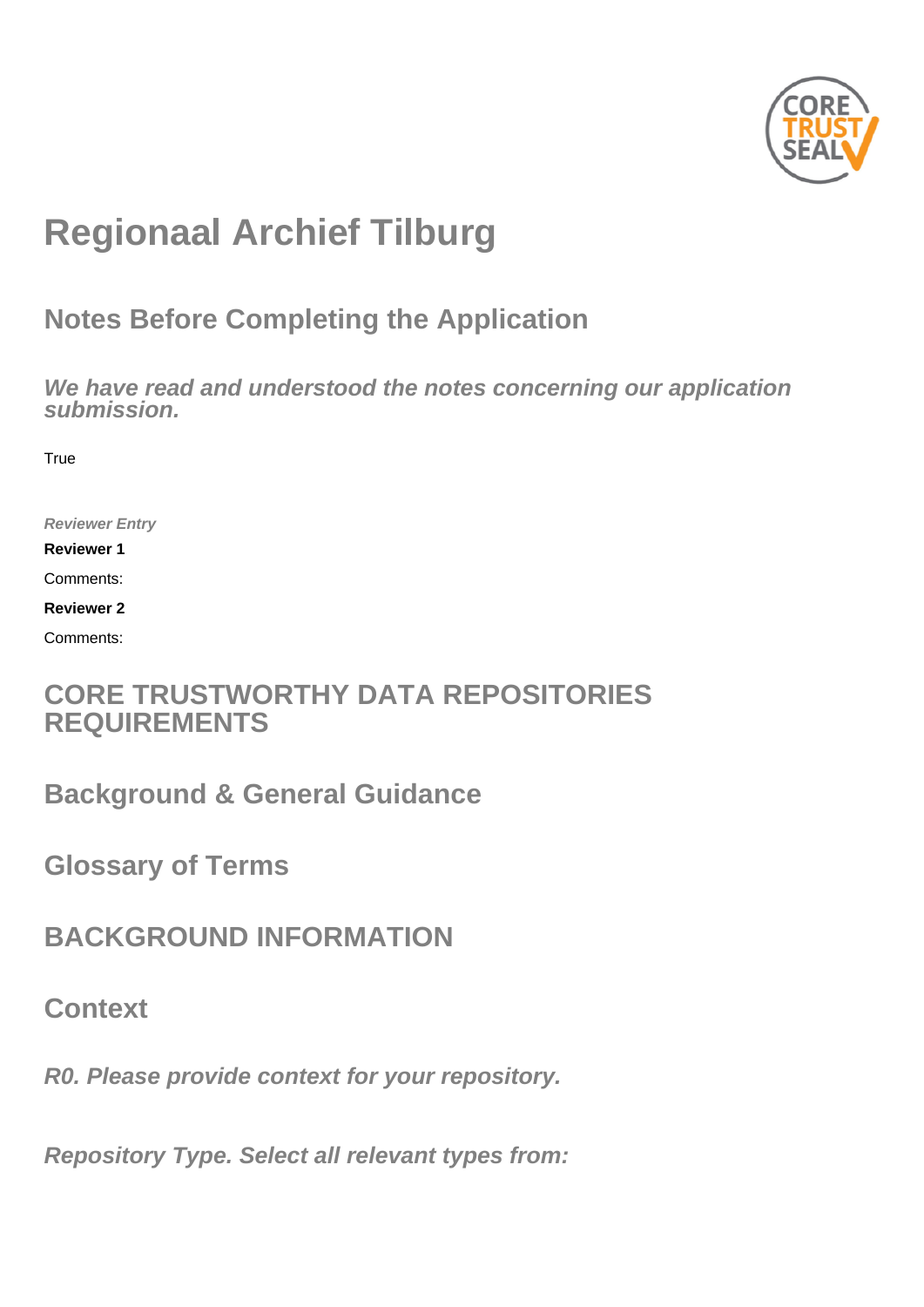#### Publication repository, Archive

**Reviewer Entry Reviewer 1** Comments: Accept **Reviewer 2** Comments: accept

### **Brief Description of Repository**

Regionaal Archief Tilburg (RA Tilburg) is one of the four institutions of foundation Mommerskwartier and is based in Tilburg, the Netherlands. This application applies solely to RA Tilburg. The other institutions of the foundation are Textiel Museum Tilburg, Stadsmuseum Tilburg, and Vincent's Tekenlokaal. The foundation was founded in 2007.

The region where RA Tilburg operates, consists of the municipalities Tilburg, Drimmelen, Goirle, Oosterhout, Dongen, Loon op Zand, Geertruidenberg, Hilvarenbeek, Alphen-Chaam, Baarle-Nassou, Oisterwijk, Gilze en Rijen. Service contracts have been signed with all these municipalities, located in the province Noord-Brabant .

The statutory task (Public Records Act [https://bit.ly/3iCTI7f\)](https://bit.ly/3iCTI7f) of RA Tilburg is to function as a repository for decentralized, local government organizations such as municipalities, communal schemes, and Water Authorities. RA Tilburg also manages private archives, and archives of organizations, institutes, or the public in general.

RA Tilburg stores textual data and images like constructional drawings, including corresponding metadata, in the repository. In the future, the textual files and images will be extended with other files such as environmental permits. Since municipalities work completely digital, chances are very high that video or sound files, like recordings of meetings (minutes), will be added in the future too.

RA Tilburg derives its reason for existence largely from the Public Records Act. Art. 1, Clause c of the Act stipulates that it relates to documents 'regardless of their form'. Consequently, the same requirements apply to both analog and digital repositories. This law requires that governmental institutions transfer their (digital) archives to a repository maximum of 20 years after the closure of the files. After transferal to the repository, the archives are publicly published by RA Tilburg based on Art. 14 of the Public Records Act, unless European laws like the GDPR [\(https://bit.ly/2JlfIqi\)](https://bit.ly/2JlfIqi) forbid it. Once the files have been transferred to RA Tilburg from the municipalities, RA Tilburg takes responsibility for maintaining and publishing the files, but the municipalities will remain the owner of the data.

**Reviewer Entry**

**Reviewer 1** Comments: Accept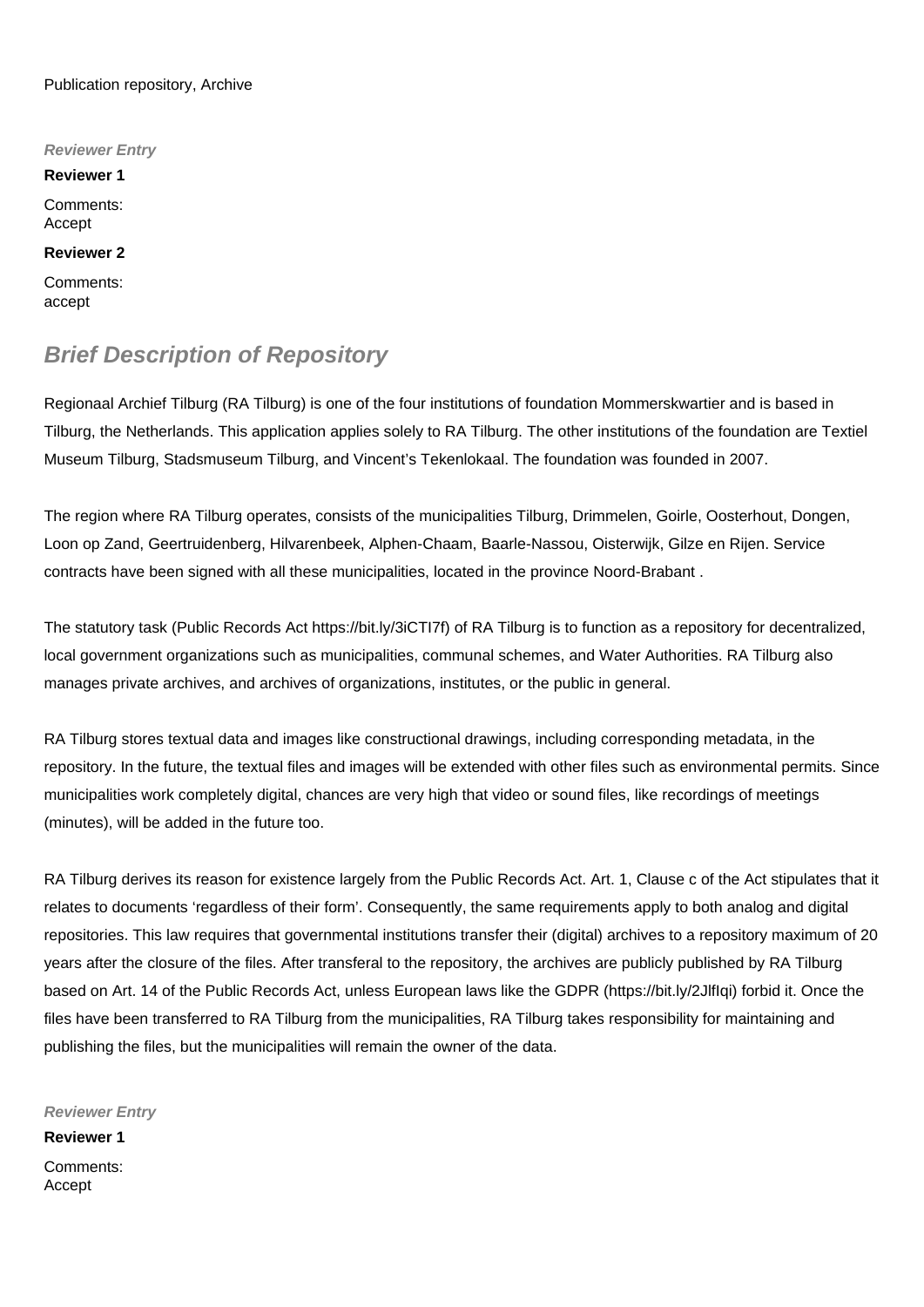#### **Reviewer 2**

Comments: accept

## **Brief Description of the Repository's Designated Community.**

For private archives, there is a slightly different approach. If private individuals want their archives added to our collection, the complete archives must be judged by the municipal archivist and donated to the municipality they apply to. RA Tilburg requires this to ensure that only archives with the correct archival value and value to our region are added to the repository and ensure that RA Tilburg can give these archives the same treatment as all the other archives concerning publishing, conservating, and preservation.

In brief, this was the basis for the definition of two target groups: the producers of the digital archive (governmental institutions or private individuals), and the public in the broadest sense of the word. Persons or businesses wishing to peruse data from our archives can contact RA Tilburg or visit our website. To ensure RA Tilburg provides the best experience for the designated community, they engage in national and international communities by joining and hosting knowledge-sharing sessions about market changes and upcoming developments concerning preservation and publication that may affect the repository. Furthermore, a delegate team from RA Tilburg visits all the municipalities once a year to stay in touch with and inform the municipalities about developments concerning the repository. During these meetings, the wishes of the designated community are heard and RA Tilburg examines what is possible to realize with contemporary techniques.

As stated in the digital preservation policy of RA Tilburg (chapter 9.2), various users consult our repository. Some of them are happy with a visual presentation of the digital object, and others with a different kind of presentation. It all depends on the context. For example, some users might want to see the page of an old document as a picture to look at the materials used, and others would like to read the text in current text formats. To meet the needs of the designated community, RA Tilburg uses the software Transkribus [\(https://bit.ly/3yDd83J\)](https://bit.ly/3yDd83J), which is an Artificial Intelligence (AI) powered handwritten text recognition program to learn old handwritings Thanks to the use of Transkribus, RA Tilburg can speed up the transcribing process of old archival documents and are old documents published as a picture and as plain text at the same time. The digital preservation policy of RA Tilburg can be consulted via <https://bit.ly/2NmUZnr.>

Finally, RA Tilburg obtains information from the designated community by sending out customer satisfaction surveys to our customers and website users. These surveys clarify how users of the repository experience the repository access and the information RA Tilburg provides. If the survey shows that certain parts are highly valued, RA Tilburg tries to implement these parts in the repository and if certain parts are less successful RA Tilburg does her utmost best to make them better, to ensure the designated community has the best experience possible.

**Reviewer Entry**

**Reviewer 1** Comments: Accept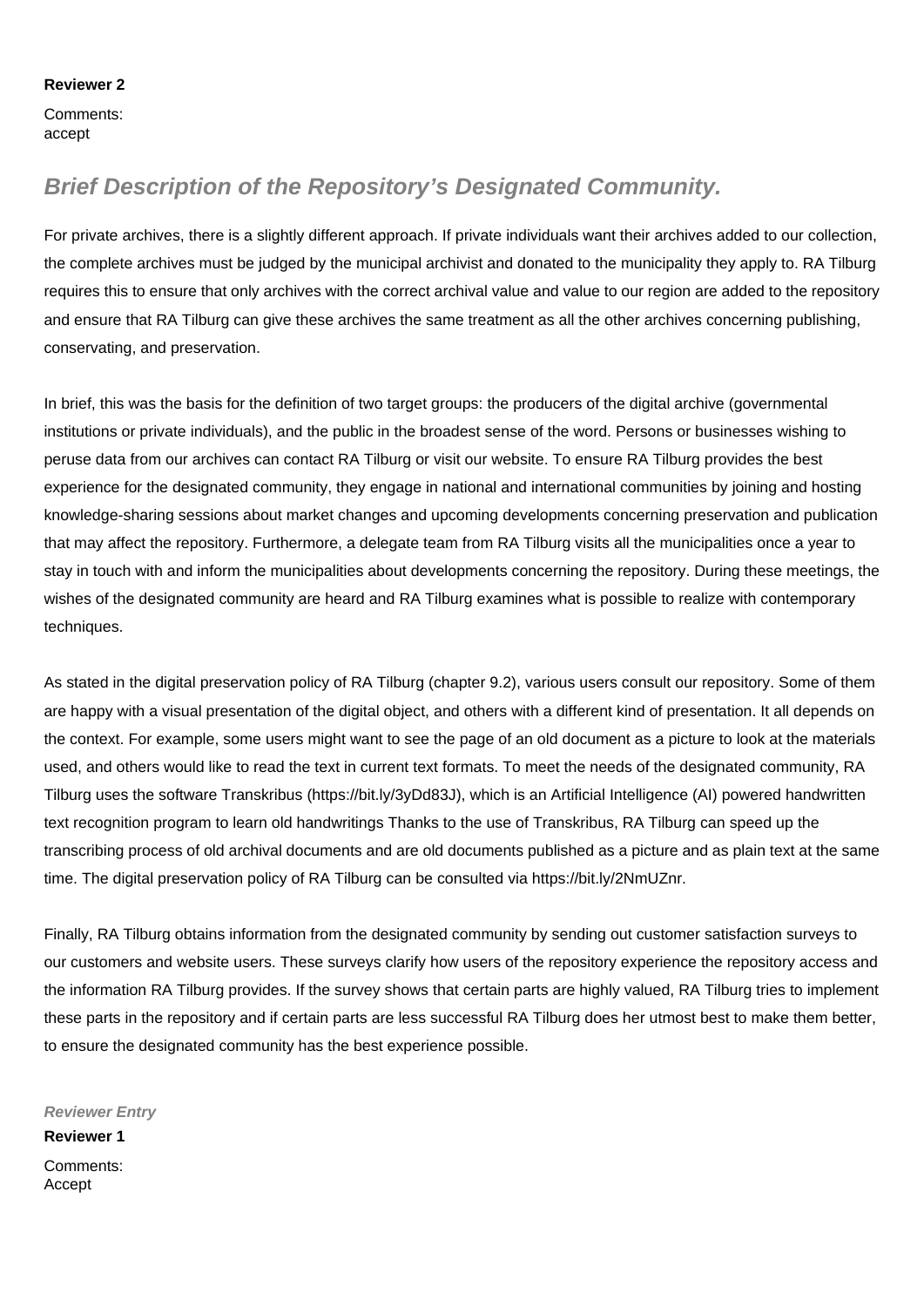#### **Reviewer 2**

Comments: accept

## **Level of Curation Performed. Select all relevant types from:**

A. Content distributed as deposited, B. Basic curation – e.g. brief checking; addition of basic metadata or documentation, C. Enhanced curation – e.g. conversion to new formats; enhancement of documentation, D. Data-level curation – as in C above; but with additional editing of deposited data for accuracy

**Reviewer Entry Reviewer 1** Comments: Accept **Reviewer 2** Comments: accept

## **Comments**

A. Most of our content is distributed as it is deposited. This means that the municipalities deliver the data to RA Tilburg and RA Tilburg ingest this data into our repository exactly as they delivered it to us. This does not mean there are no quality measures taken before RA Tilburg deems it ready for ingesting. RA Tilburg works closely with the municipalities to achieve that quality level. As stated in the Digital Preservation Policy of RA Tilburg (chapter 5.4), RA Tilburg has a list of file types with preferred and accepted file formats on which they must comply. The document can be consulted via <https://bit.ly/2NmUZnr.>

B. Next to filetypes there is certain metadata RA Tilburg requires for every file before ingesting to meet the quality requirements. RA Tilburg commits to the dutch governmental national metadata standard; Toepassingsprofiel Metadatering Lokale Overheden (TMLO: [https://bit.ly/3hzli7b\)](https://bit.ly/3hzli7b). This metadata standard gives context to the files and gives structure to the big data storage in the repository. Thanks to this standard, files can still be found by searching for keywords and consulted at a later moment in time. RA Tilburg further advises on publication of the files regarding compliance with the European GDPR law. This decision is stored in the metadata too. As the municipalities keep ownership of the data, they are responsible for the correct definition of this metadata field.

C. If the above measures are met, the data can be ingested into the repository. During this stage, the repository checks all the file types to see if there are newer common file types available. If a newer common file type is available, the repository will convert the file to a new file and store this second file together with the original file. As stated in the digital preservation policy of RA Tilburg (chapter 4.7), RA Tilburg never changes the original deposit file. RA Tilburg only adds the newer common filetype to the repository.

D. Even after the above processes, data in the repository can need editing. For example, if a specific field needs a more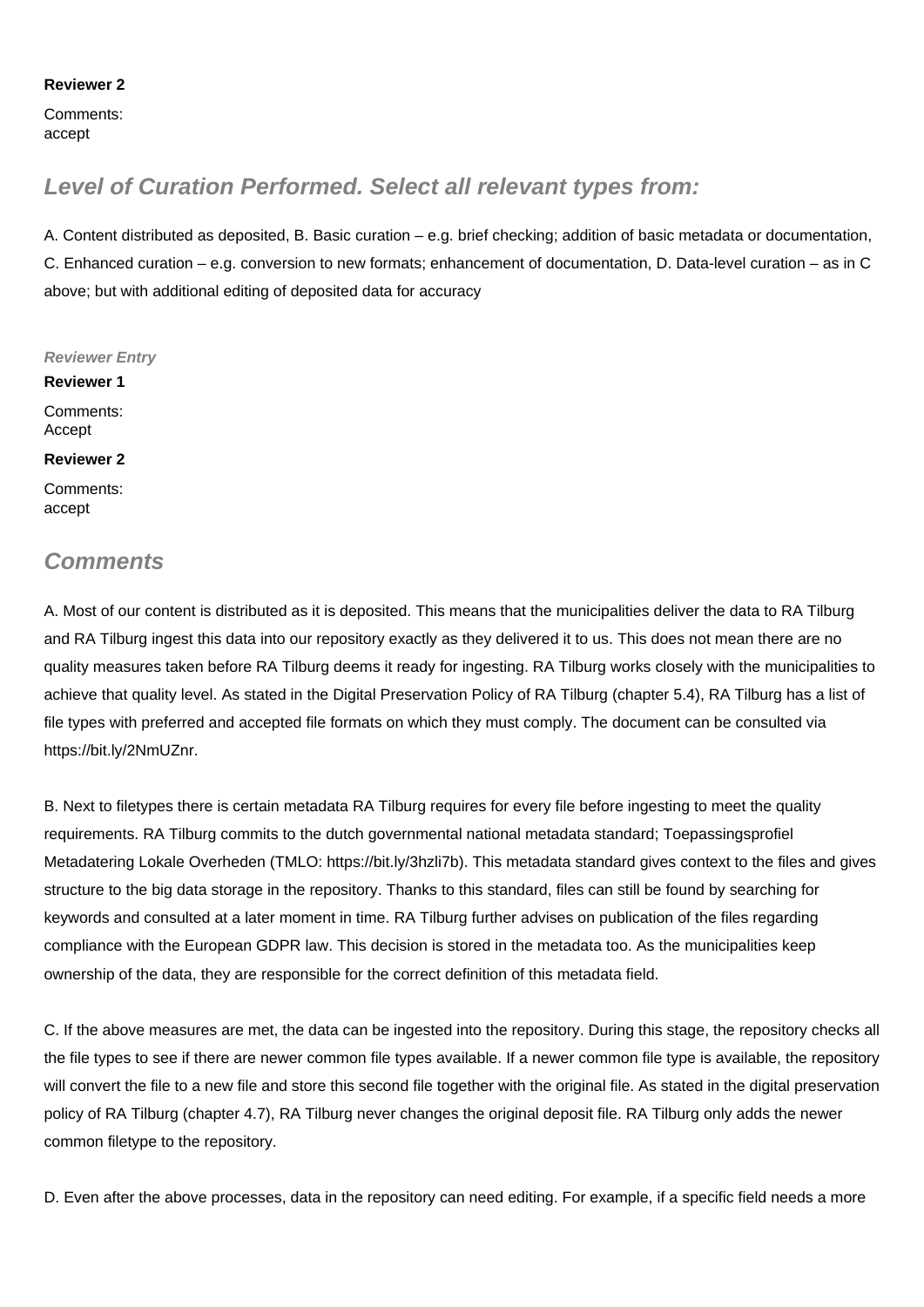accurate explanation. This is always done in consultation with the owners (municipalities) of the data. Before RA Tilburg makes changes to the data in the repository, RA Tilburg investigates the changes that need to be made and how this affects the collection. Based on the findings, RA Tilburg advises the municipalities on the right cause of action and after approval, RA Tilburg carries out these changes. All these changes are recorded in the repository, as explained in the digital preservation policy of RA Tilburg (chapters 3 and 6.4).

**Reviewer Entry Reviewer 1** Comments: **Reviewer 2** Comments:

### **Insource/Outsource Partners. If applicable, please list them.**

RA Tilburg has two outsource partners concerning the repository; Picturae Holding B.V. (<https://bit.ly/2T1f3yK>) and MvBWorks ([https://bit.ly/3wjlY4M\)](https://bit.ly/3wjlY4M).

Picturae Holding B.V. supplies the software, storage, and hosting of our repository. RA Tilburg is registered as a beneficiary of the Picturae Escrow Arrangement [\(https://bit.ly/3otTfr7](https://bit.ly/3otTfr7)) which applies to all the services from Picturae Holding B.V. [\(https://bit.ly/3hCtfIB\)](https://bit.ly/3hCtfIB) such as preserving collections [\(https://bit.ly/3yrqhwO\)](https://bit.ly/3yrqhwO). This is in case the continuity of Picturae Holding B.V. is threatened. Picturae Holding B.V. is also ISO 9001:2015 ([https://bit.ly/3wd31jS\)](https://bit.ly/3wd31jS) certified (quality management) and utilizes a security management system that complies with the requirements of the information security standard ISO 27001:2017 ([https://bit.ly/3u2vKqn\)](https://bit.ly/3u2vKqn).

RA Tilburg has commissioned MvBWorks to write the software tool 'Topx Creator' [\(https://bit.ly/33XTMrO](https://bit.ly/33XTMrO)) which is used as a pre-ingest application for our repository. The tool is built for use with the dutch governmental national metadata standard; Toepassingsprofiel Metadatering Lokale Overheden (TMLO: [https://bit.ly/3hzli7b\)](https://bit.ly/3hzli7b) and can adjust to different standards like the upcoming; Metagegevens Duurzaam Toegankelijke Overheidsinformatie (MDTO: [https://bit.ly/3ote7ia\)](https://bit.ly/3ote7ia) through the development of MvBWorks. The tool is specifically written for our type of repository. RA Tilburg advises the supplying municipal administrations to check and add metadata files with this tool to ensure a correct ingest of the metadata. Therefore RA Tilburg has a manual available on how to use the tool (<https://bit.ly/3v10fOx>). Through this application, our participating municipalities can create a TopX-file [\(https://bit.ly/2HjWFLP](https://bit.ly/2HjWFLP)) on their data, which combined are the SIP files they provide us to ingest into the repository.

**Reviewer Entry**

Comments: Accept

**Reviewer 1**

**Reviewer 2**

Comments: accept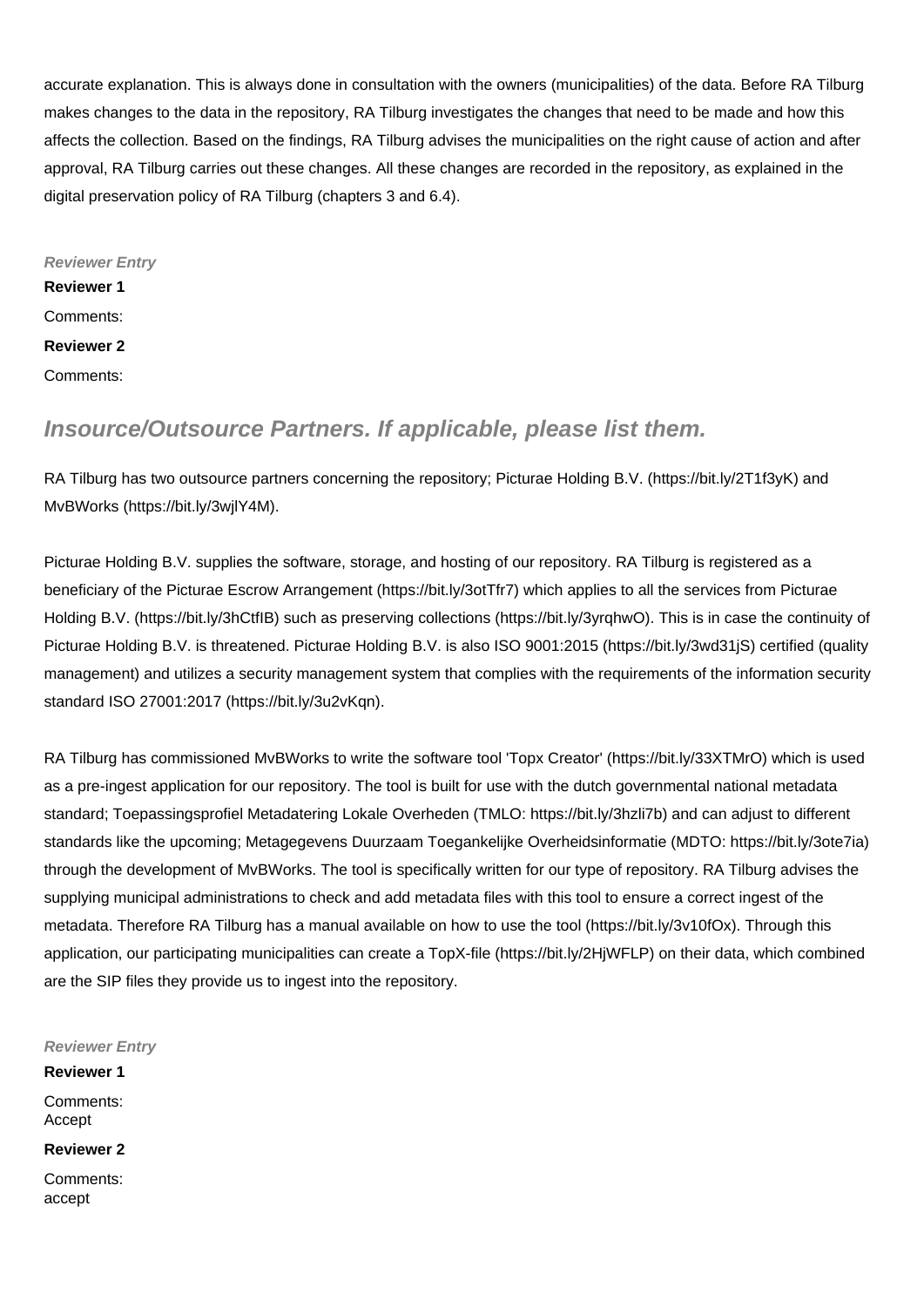## **Summary of Significant Changes Since Last Application (if applicable).**

Does not apply.

**Reviewer Entry Reviewer 1** Comments: **Reviewer 2** Comments:

## **Other Relevant Information.**

RA Tilburg adds no content to the (digital) archives of the participating municipalities by default, only when the designated community deems it necessary. Because RA Tilburg takes her role and goal concerning the repository very seriously RA Tilburg does checks, improvement suggestions, and discuss provided concepts with each supplying municipal administration. RA Tilburg explains national standards for delivery to our repository to each participant. RA Tilburg represents the supplying municipalities for responses to the renewal of the national standards and formats concerning repositories. The existing documentation for the repository is continuously updated by ourselves based on current technical developments in our application environment.

**Reviewer Entry Reviewer 1** Comments: **Reviewer 2** Comments:

## **ORGANIZATIONAL INFRASTRUCTURE**

## **1. Mission/Scope**

**R1. The repository has an explicit mission to provide access to and preserve data in its domain.**

### **Compliance Level:**

4 – The guideline has been fully implemented in the repository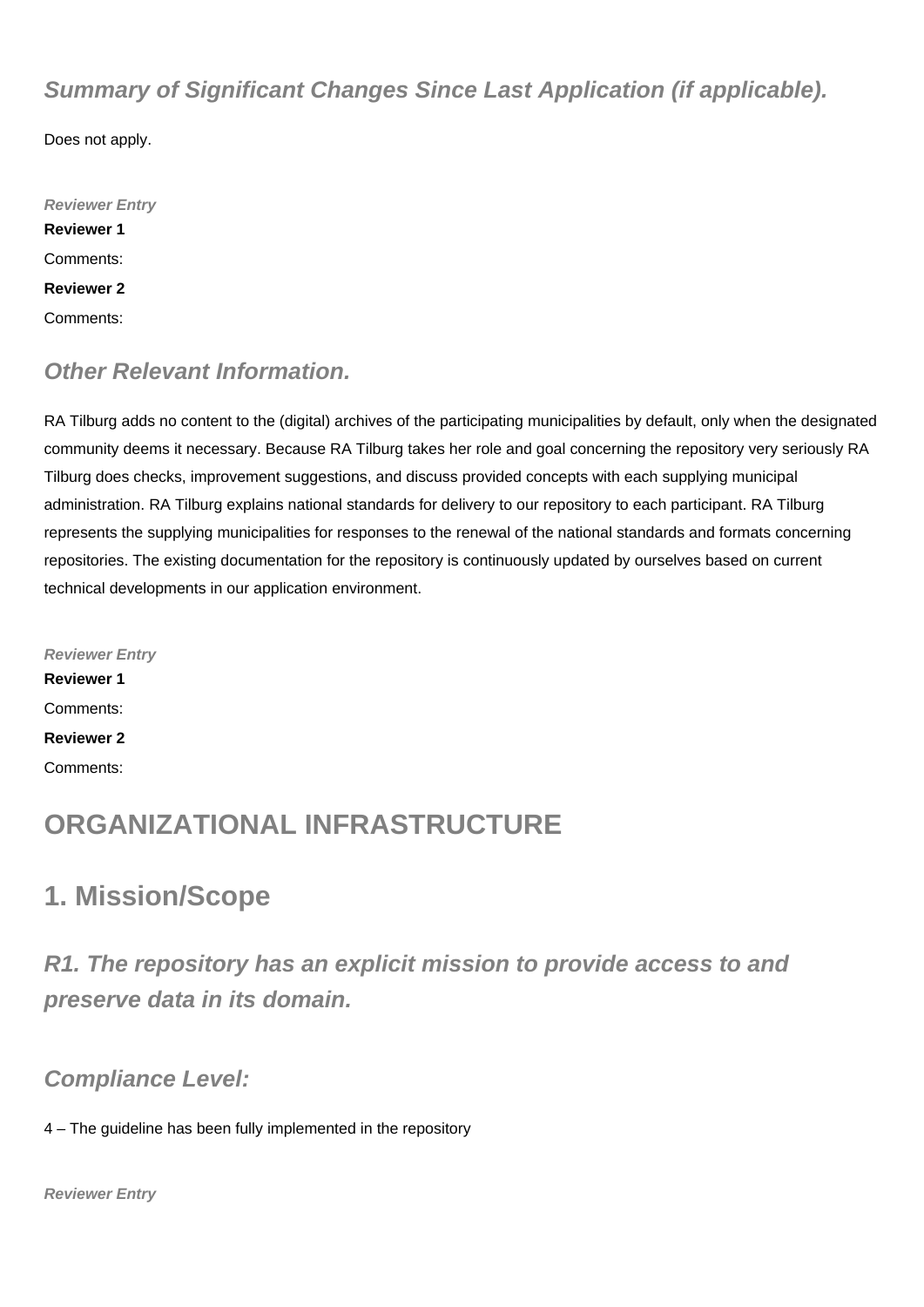#### **Reviewer 1**

Comments: 4 – The guideline has been fully implemented in the repository

#### **Reviewer 2**

Comments: 4 – The guideline has been fully implemented in the repository

### **Response:**

The mission of RA Tilburg is to include, manage and provide access to files of the participating governmental institutions, and archives of citizens and businesses. The distinctive character of RA Tilburg is accessibility, expertise, and client focus.

The explicit mission stated in the Strategy Note (chapter 3) is based on the Public Records Act. Access to and preservation of files is delivered for digital archive documents with the same care and quality maintained for analog archives. The strategy note 2019-2022 examines the accessibility of digital archives in more detail.

The strategy note refers to the following formal definition of a repository: "A repository is the entirety of organization, policy, processes and procedures, financial management, personnel, data management, data security, and available hardware and software, which enables sustainable management and consultation of digital archive objects to be stored." (Nationaal Archief:<https://bit.ly/3aF6yQI>).

The strategy note of RA Tilburg 2019-2022 has been approved by the supervisory board and the works council as of the first of July 2020. The document can be consulted via<https://bit.ly/3mHF52Z.>

**Reviewer Entry**

**Reviewer 1** Comments: Accept

#### **Reviewer 2**

Comments: accept

## **2. Licenses**

**R2. The repository maintains all applicable licenses covering data access and use and monitors compliance.**

**Compliance Level:**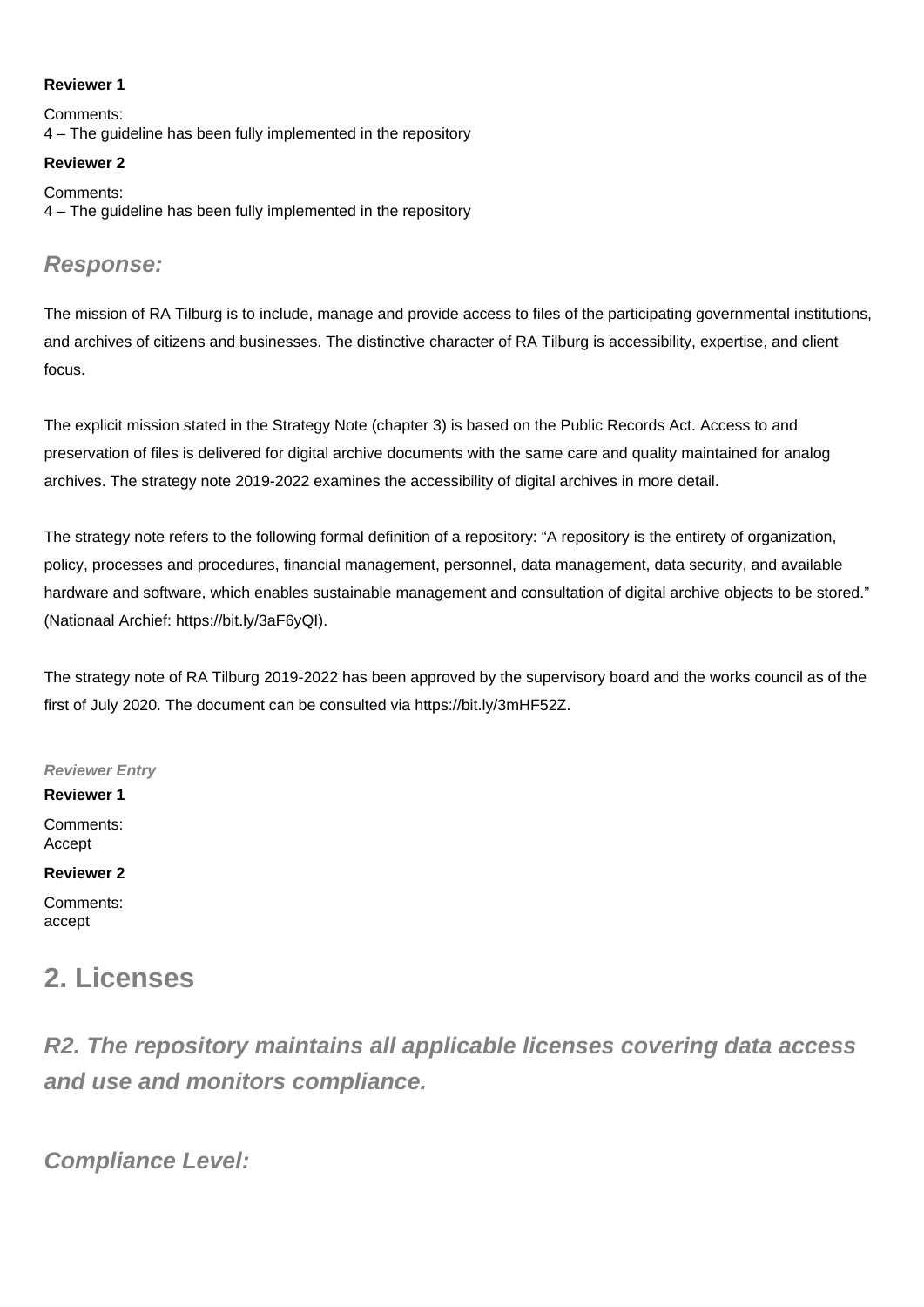#### 4 – The guideline has been fully implemented in the repository

#### **Reviewer Entry**

#### **Reviewer 1**

Comments: 4 – The guideline has been fully implemented in the repository

#### **Reviewer 2**

Comments: 4 – The guideline has been fully implemented in the repository

### **Response:**

Archives from governmental institutions under the stewardship of RA Tilburg are public and can be consulted by users unconditionally on the grounds of the Public Records Act. There are no licenses or admission criteria. At most, it is possible to impose publication restrictions on some files for a specific period of time on the grounds of Articles 15, 16, and 17 of the Public Records Act. The municipal archivist indicates which files are subject to publication restrictions, for what period, and on what grounds. As mentioned in the digital preservation policy from RA Tilburg (chapters 5, 7, and 9), for example, due to copyright ([https://bit.ly/3vLs6C8\)](https://bit.ly/3vLs6C8) or the GDPR law. The document can be consulted via <https://bit.ly/2NmUZnr.>

All 12 governmental institutions sign a service agreement with RA Tilburg every ten years. Digital repository clients sign an additional service agreement.

The municipal archivist makes these decisions based upon the following criteria:

- Respect for personal living conditions/quality of life
- The interests of the State and its allies
- Disproportionate advantage or disadvantage

If restrictions are imposed on access to the files due to copyright, this must be included in the metadata. As mentioned in the digital preservation policy of RA Tilburg (chapter 7.2), this is noted in the metadata by a copyright start and end date, to avoid disputes regarding publicity. Additional conditions are added to the metadata, such as 'reuse under conditions' or 'ban on reuse until 75 years after the death of the author'. Thanks to this metadata, the system knows exactly when the files can be made public.

As mentioned in R0 the municipalities stay the owner of the data and are therefore responsible for the displayed content. The municipalities need to verify in the metadata whether or not the files are copyrighted. The repository of RA Tilburg makes the files public or hidden based on this metadata. If the copyright date has passed, the files become public. If someone wishes to peruse one of the copyrighted files during the copyrighted period, a request must be addressed to the executive council of the responsible governmental institution. They determine whether the data can be viewed or not. If the request is granted, the files will be handed over to the requestor with a disclaimer; for personal use only, do not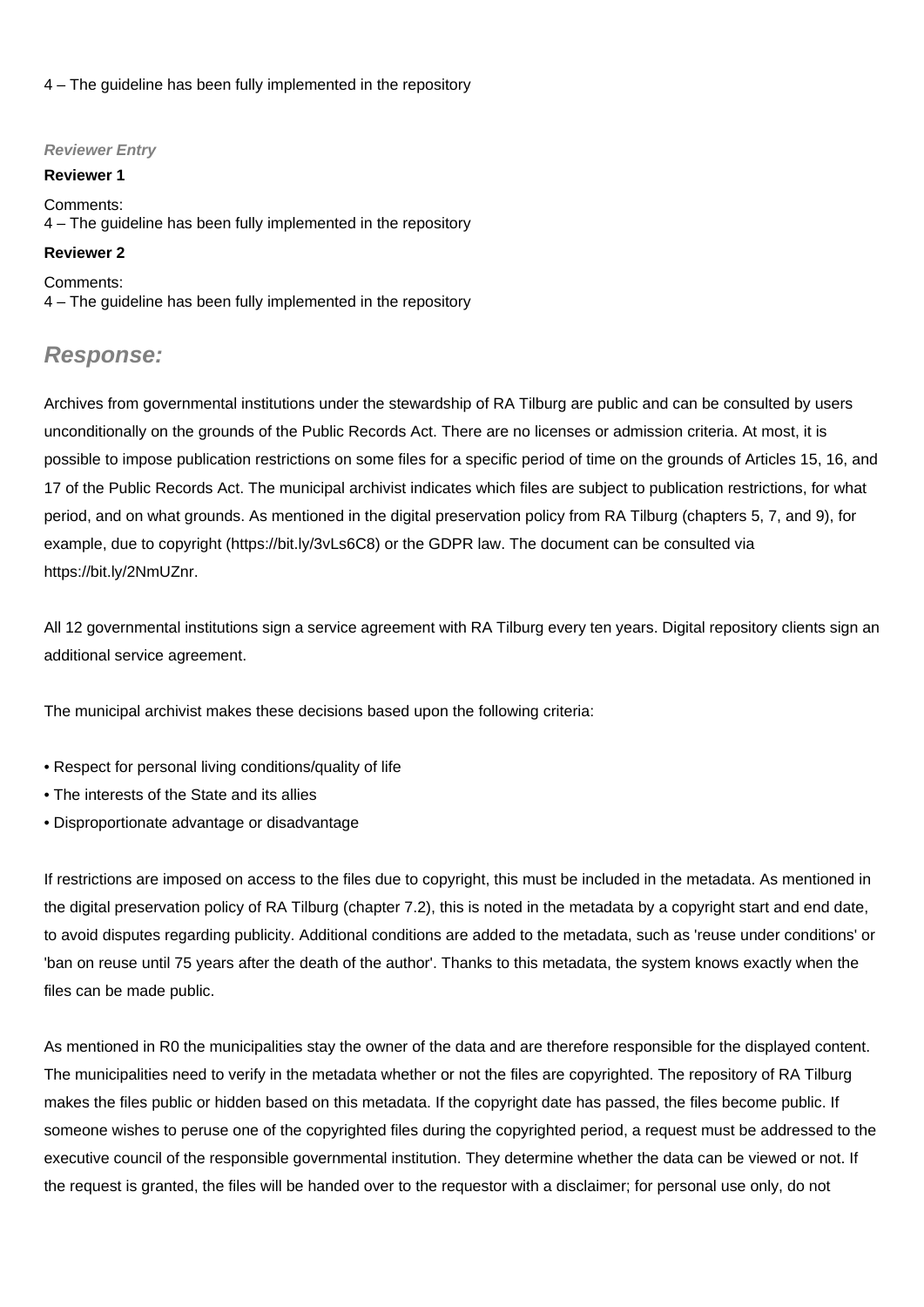distribute.

For files from the public domain, the same process as mentioned in R0 applies. Meaning they need to be completely donated (including the copyright) to the municipality they apply to before RA Tilburg will add them to the repository.

**Reviewer Entry Reviewer 1** Comments: Accept **Reviewer 2**

Comments: accept

## **3. Continuity of access**

**R3. The repository has a continuity plan to ensure ongoing access to and preservation of its holdings.**

## **Compliance Level:**

4 – The guideline has been fully implemented in the repository

#### **Reviewer Entry**

**Reviewer 1**

Comments: 3 – The repository is in the implementation phase

#### **Reviewer 2**

Comments: 3 – The repository is in the implementation phase

### **Response:**

The operation of the repository is guaranteed through its statutory task. The Public Records Act stipulates that governmental institutions indicate a repository. Archives are deposited, managed, published, and available through the repository. Nevertheless, a wide range of threats can obstruct the continuous operation of the repository.

To prevent threats and implement appropriate measures RA Tilburg has a continuity plan. The plan can be found in the digital preservation policy of RA Tilburg (chapter 4.5 - 4.10). The document can be consulted via <https://bit.ly/2NmUZnr.> Technical back-up and security measures will be further explained in R9, R15, and R16.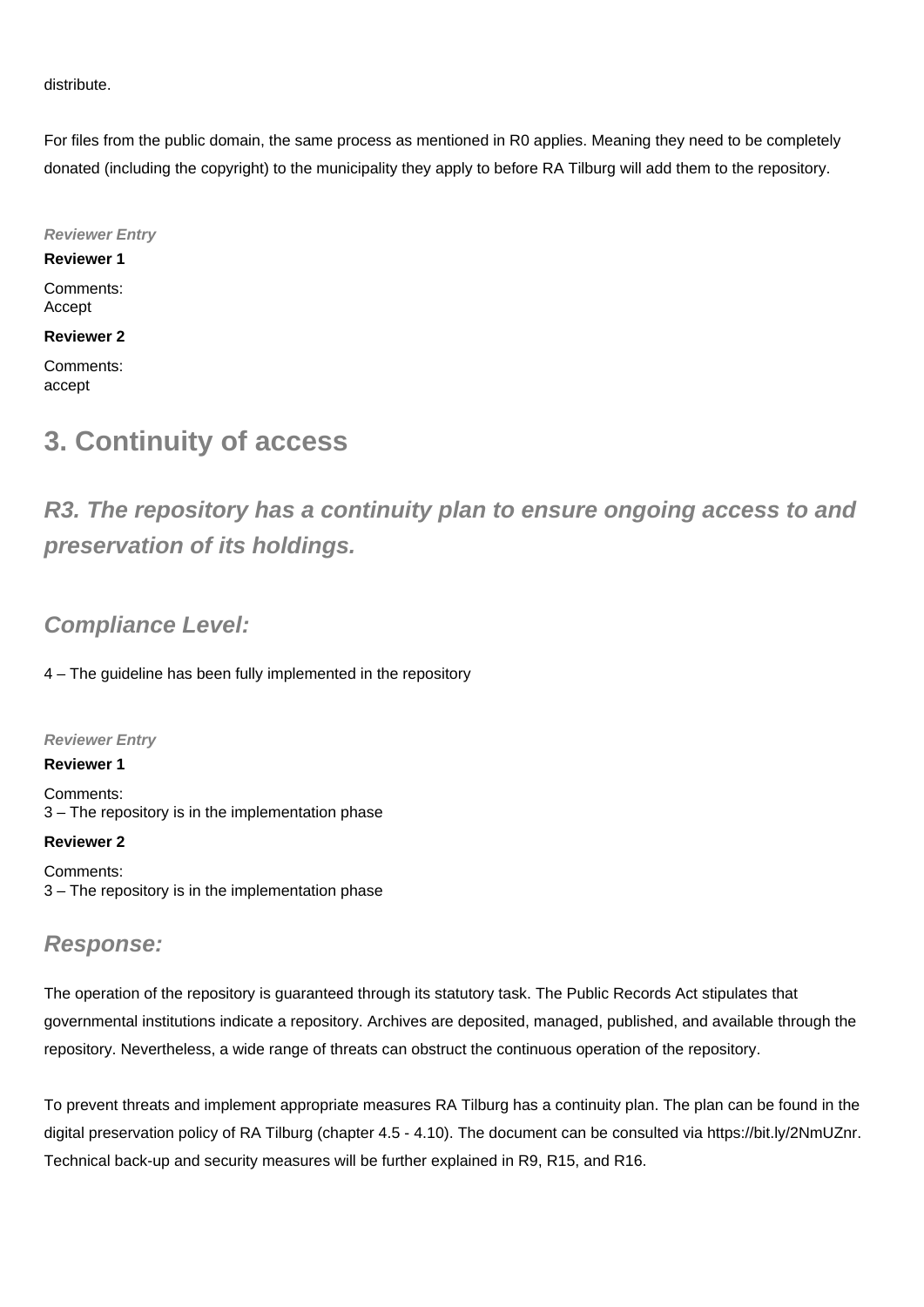A threat is an event that has severe negative consequences for the progress of vital business processes. If this threat is not treated in time the continuity of the repository will be disrupted. The continuity plan for the repository is written by the repository management team. The specific risks for RA Tilburg, depositor, and supplier have been listed for each separate threat. A category and factor are determined for each risk, and it is recorded how RA Tilburg can limit each risk.

The digital preservation policy of RA Tilburg is a tactical continuity plan. It describes measures and actions that are taken when a threat occurs to maintain the preservation goals. The management team recommends including measures in:

- The Service Contracts (SCs) between depositors and RA Tilburg,
- The Archive Regulation of the individual depositors,
- GDPR Data Processing Agreements between Picturae and RA Tilburg,
- GDPR Data Processing Agreements between governmental institutions and RA Tilburg,
- The SLA contract between the Picturae Holding B.V. and RA Tilburg.

The Service Level Agreement between Picturae Holding B.V. and RA Tilburg can be consulted via<https://bit.ly/2WGo7aC.>

These measures designated a high risk in the digital preservation policy of RA Tilburg and have been implemented:

• RA Tilburg is registered as a beneficiary of the Picturae Escrow Arrangement. This is important if Picturae is no longer able to guarantee continuity as an organization. The source codes and documentation of the application curated by the escrow agent will be given to the owner of the data (RA Tilburg). This means that RA Tilburg can completely export the data from the Picturae Holding B.V. repository and import the data into a different repository hosted by another institute.

• The Service Level Agreement (SLA) with Picturae contains agreements on performance, processes, and procedures for example for the following aspects: back-up & restore, fixity controls, exit-strategy, service provision, and hosting.

• Organisational and financial continuity of RA Tilburg within the foundation Mommerskwartier.

As the statutory task of RA Tilburg obliges to maintain a repository, RA Tilburg is designated as the repository on the basis of the archive regulation of the participating depositors; the municipalities. Medium-term plans are to connect all 12 municipalities to our repository through a manual ingest procedure. This is our strategic goal, as mentioned in the Strategy Note (chapter 3). This means that all 12 municipalities must have established a manual transmitting connection with our repository, through which they can store files conforming to the Public Records Act.

For the long-term, RA Tilburg has plans to create a digital connection between the municipalities and RA Tilburg, which will result in the continuous transfer of files. RA Tilburg has already taken measures for this long-term strategy by creating a universal connector in our repository to which the municipalities can connect their Content Management Systems. The first conversations are already being held for this.

The Strategy Note can be consulted via: <https://bit.ly/3mHF52Z.>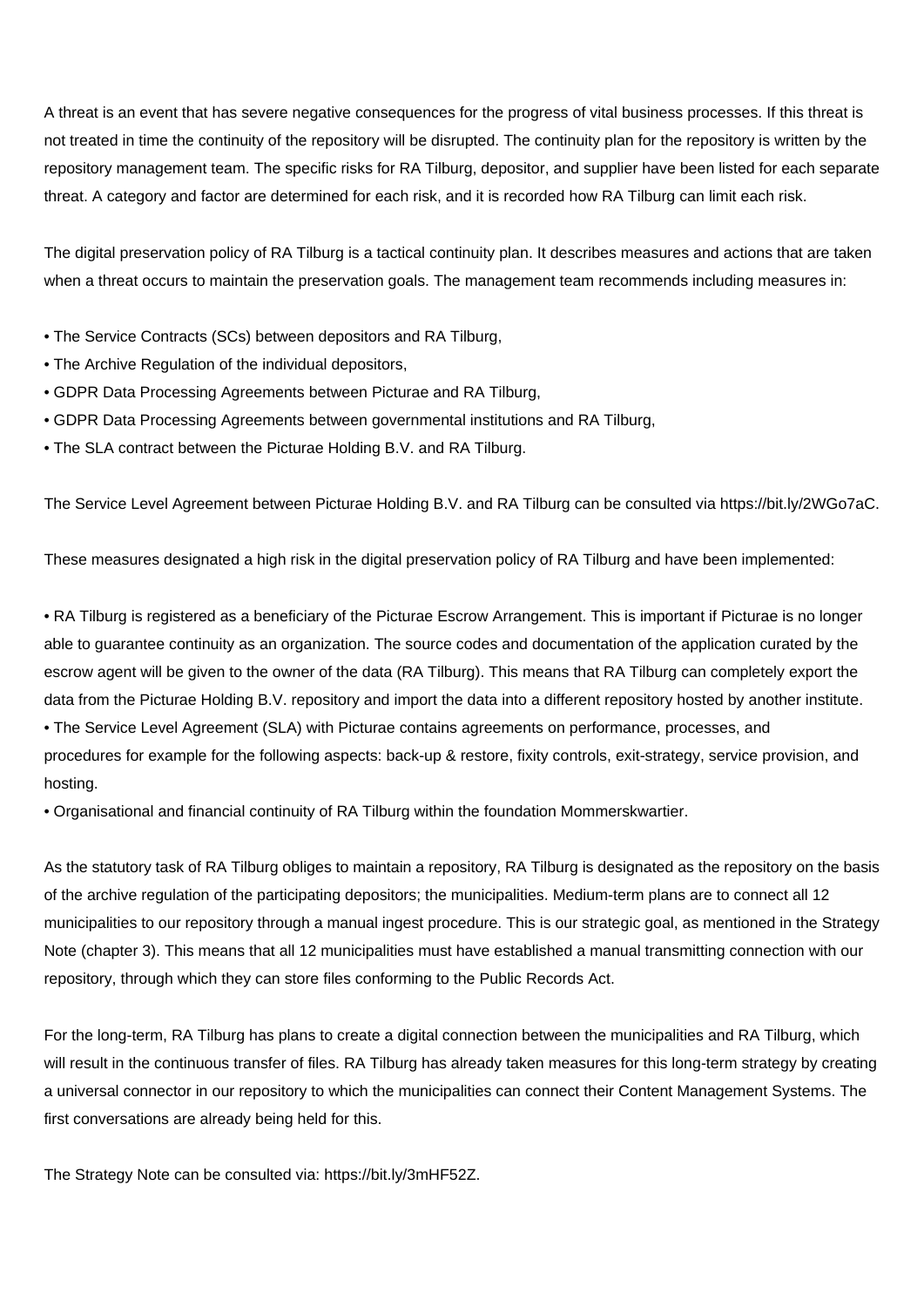#### **Reviewer Entry**

#### **Reviewer 1**

Comments: Accept

**Reviewer 2**

Comments: accept

## **4. Confidentiality/Ethics**

**R4. The repository ensures, to the extent possible, that data are created, curated, accessed, and used in compliance with disciplinary and ethical norms.**

### **Compliance Level:**

4 – The guideline has been fully implemented in the repository

**Reviewer Entry**

**Reviewer 1** Comments: 4 – The guideline has been fully implemented in the repository

#### **Reviewer 2**

Comments: 4 – The guideline has been fully implemented in the repository

### **Response:**

In principle, the digital files that RA Tilburg manages are public according to the law under the Public Records Act. At most, it is possible to impose publication restrictions for a certain period. The depositor indicates the documents to which this applies, for what period, and on what grounds. The repository of RA Tilburg complies with this by excluding the files from the public domain during this period. The staff of RA Tilburg and outsourcing partners are trained for notification and discuss this topic each time it occurs with the depositor. The depositor is accountable for the final decision in this matter.

Besides the Public Records Act, governmental institutes are subject to the General Data Protection Regulation; GDPR (<https://bit.ly/3nR4UiK>) when they bring data into the public domain. The Public Records Act and GDPR conflict with each other. The Public Records Act is geared to active publication and according to the GDPR, you may only publish (process) as minimal data as is required to complete the task. These are two completely different mindsets. The GDPR prescribes that organizations must be cautious with the publication of personal data and of course, archive documents contain a great deal of personal data, but personal data only applies to living persons. Therefore RA Tilburg does not actively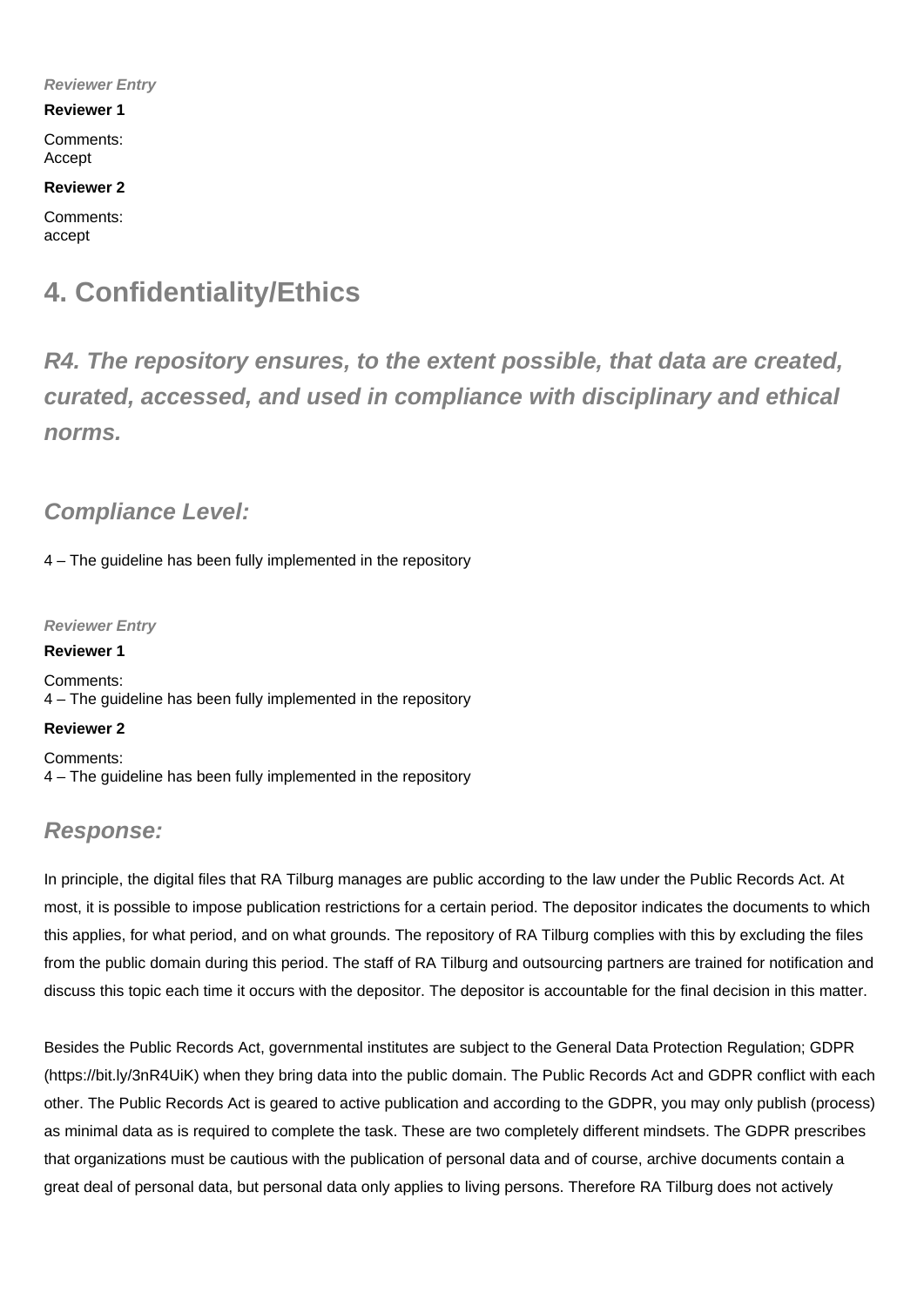publish files with personal data from the last 70 years. RA Tilburg has multiple procedures for this, such as a random check of files during ingest into the repository.

The depositors themselves have accurate procedures concerning personal data as well. They store security checks in organizational and technical procedures conforming to the security standard for governmental institutions called; Baseline Informatiebeveiliging Overheid (BIO: [https://bit.ly/3vM0226\)](https://bit.ly/3vM0226). BIO is a security standard based on ISO 27001:2017, and ISO 27002:2017. This security standard has multiply requirements concerning privacy, such as required Data Processing Agreements with IT suppliers and privacy by design demands for applications and systems.

To ensure that the repository of RA Tilburg only publishes files that are allowed to be published, the system needs to know for each file that is about to be ingested, which value (public or hidden) applies. Therefore RA Tilburg has created a specific field in the metadata files that are part of the SIP during ingest. This is an extra field for each file and contains the value hidden or public. Thanks to this procedure the system knows exactly which files need to be published and which files don't. To commit to this procedure the municipalities deliver the correct criteria in the metadata through their own systems or manual by responsible experts. It is only possible to deviate from this if the executive council receives written permission from the depositor. In case of a complaint, RA Tilburg will forward this issue to the depositor for further settlement.

The host institute Picturae Holding B.V. takes the necessary technical security measures to prevent any unauthorized access or data leaks from the repository application. Picturae Holding B.V. is ISO 27001:2017 compliant and works by its procedures.

**Reviewer Entry**

**Reviewer 1**

Comments: Accept

#### **Reviewer 2**

Comments: accept

## **5. Organizational infrastructure**

**R5. The repository has adequate funding and sufficient numbers of qualified staff managed through a clear system of governance to effectively carry out the mission.**

## **Compliance Level:**

4 – The guideline has been fully implemented in the repository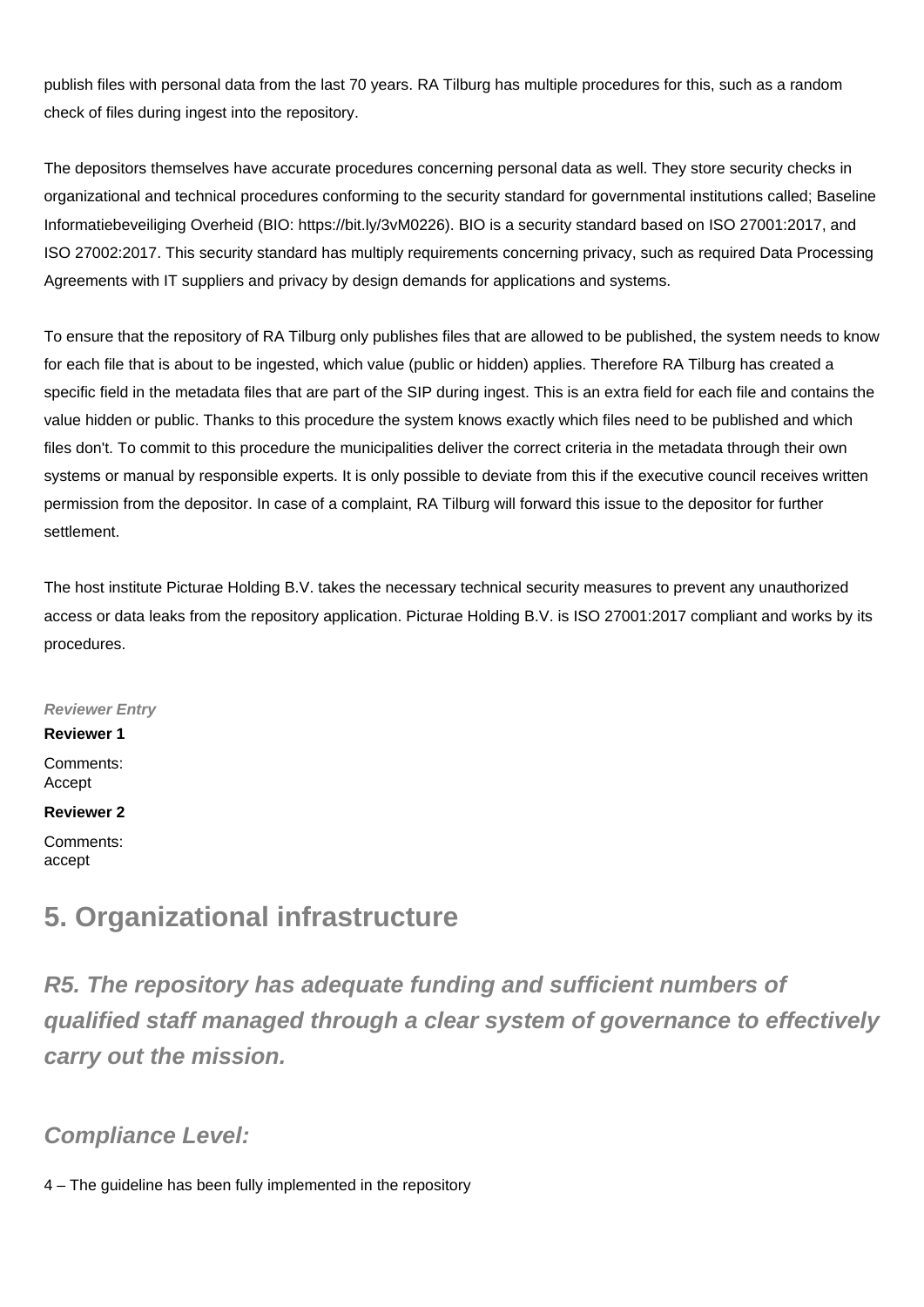#### **Reviewer Entry**

#### **Reviewer 1**

Comments: 4 – The guideline has been fully implemented in the repository

#### **Reviewer 2**

Comments: 4 – The guideline has been fully implemented in the repository

### **Response:**

The continuity of financial resources to maintain our repository is guaranteed due to its statutory task. The Public Records Act prescribes that governmental institutions must designate a repository. Archives (regardless of form) are curated, managed, made accessible, and available through the repository. The available financial resources are included in the long-term budget of the organization's foundation Mommerskwartier. Besides that RA Tilburg makes sure that a large part of the financial budget is reserved for the digital repository. The budget is reviewed yearly. This makes sure that the funds are sufficient enough to guarantee an adequate repository.

The technical management of the software, storage, and hosting of the repository is provided by Picturae Holding B.V. This company is specialized in the digital management and disclosure of heritage collections. Since 2005 RA Tilburg and Picturae Holing B.V. cooperate on the development of our heritage portal. Over those years Picturae Holding B.V. has proven to be a trustworthy partner and in 2016 RA Tilburg started the co-development of the current repository with an ever-growing clientele.

Thanks to those developments Picturae Holding B.V. has become a managed hosting provider. They use their own facilities in Heerhugowaard and the data center Global Switch in Amsterdam. All data storage is mirrored, and Global Switch is the primary site. Picturae Holding B.V. uses the Information Security Management System from the ISO 27001:2017 standard which is applicable to the long-term storage of digital heritage.

Foundation Mommerskwartier reserves the annual budget for the repository and sufficient funds for staff, IT resources, and education. The staff keeps their knowledge up-to-date by attending courses and seminars. Together this guarantees a stable organization to maintain and continue the development of the repository in accordance with the strategy note 2019-2022. As mentioned in our digital preservation policy (chapter 10.4) RA Tilburg has the following roles defined for staff that focus on the sustainability of the repository.

- Adviseur Digitale Informatievoorziening (Information Provisioning)
- Adviseur E-depot (Technical Design)
- Functioneel beheerder (Functional Management)
- Project Manager (Managing Municipalicies Ingest Projects)
- Adviseur Dienstverlening & Archief (Usability, Service and Support)
- Directeur (Director with final responsibility)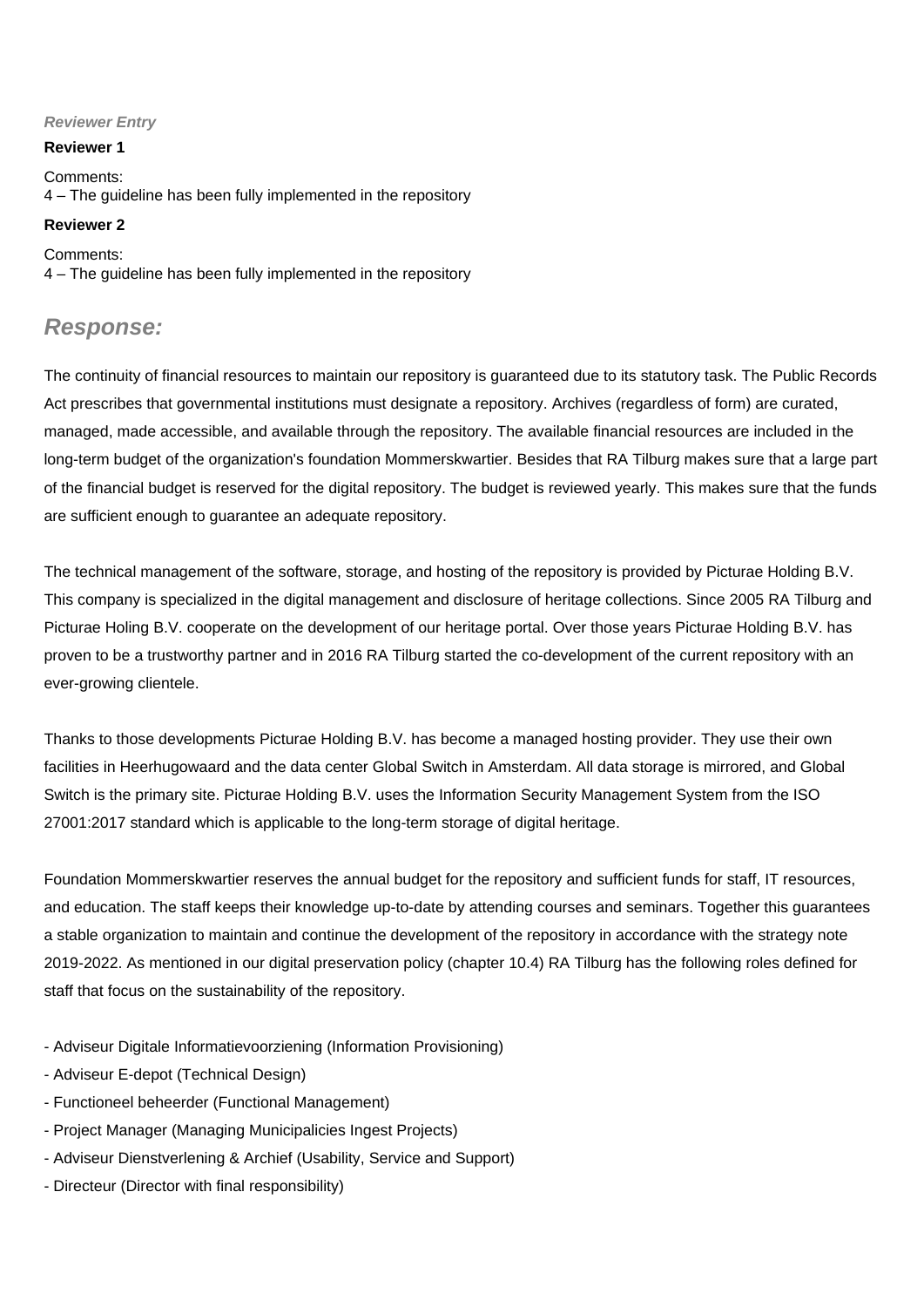This team is responsible for maintaining the sustainability of the repository, the continuous influx of digital files, up-to-date security, testing and implementing new functionalities, forming a digital strategy, forming a digital preservation policy, and making digital information available. The range and depth of expertise of both the organization and its staff contribute to the National Archive knowledge base KIA ([https://kia.pleio.nl/\)](https://kia.pleio.nl/). They organize and join multiple meetings to exchange knowledge and gain expertise on archival and repository subjects.

Besides financial stability, trusted cooperation with Picturae Holding B.V., well-educated staff, and contributing to the national archival community, the organizational infrastructure of the repository is based on stability, quality, and continuity. As mentioned in R1. (mission) and R3. (continuity). A wider description of these aspects is included in the digital preservation policy. This document can be consulted via <https://bit.ly/2NmUZnr.>

**Reviewer Entry**

**Reviewer 1** Comments: Accept

#### **Reviewer 2**

Comments: accept

## **6. Expert guidance**

**R6. The repository adopts mechanism(s) to secure ongoing expert guidance and feedback (either inhouse or external, including scientific guidance, if relevant).**

### **Compliance Level:**

4 – The guideline has been fully implemented in the repository

**Reviewer Entry**

#### **Reviewer 1**

Comments: 4 – The guideline has been fully implemented in the repository

#### **Reviewer 2**

Comments: 4 – The guideline has been fully implemented in the repository

**Response:**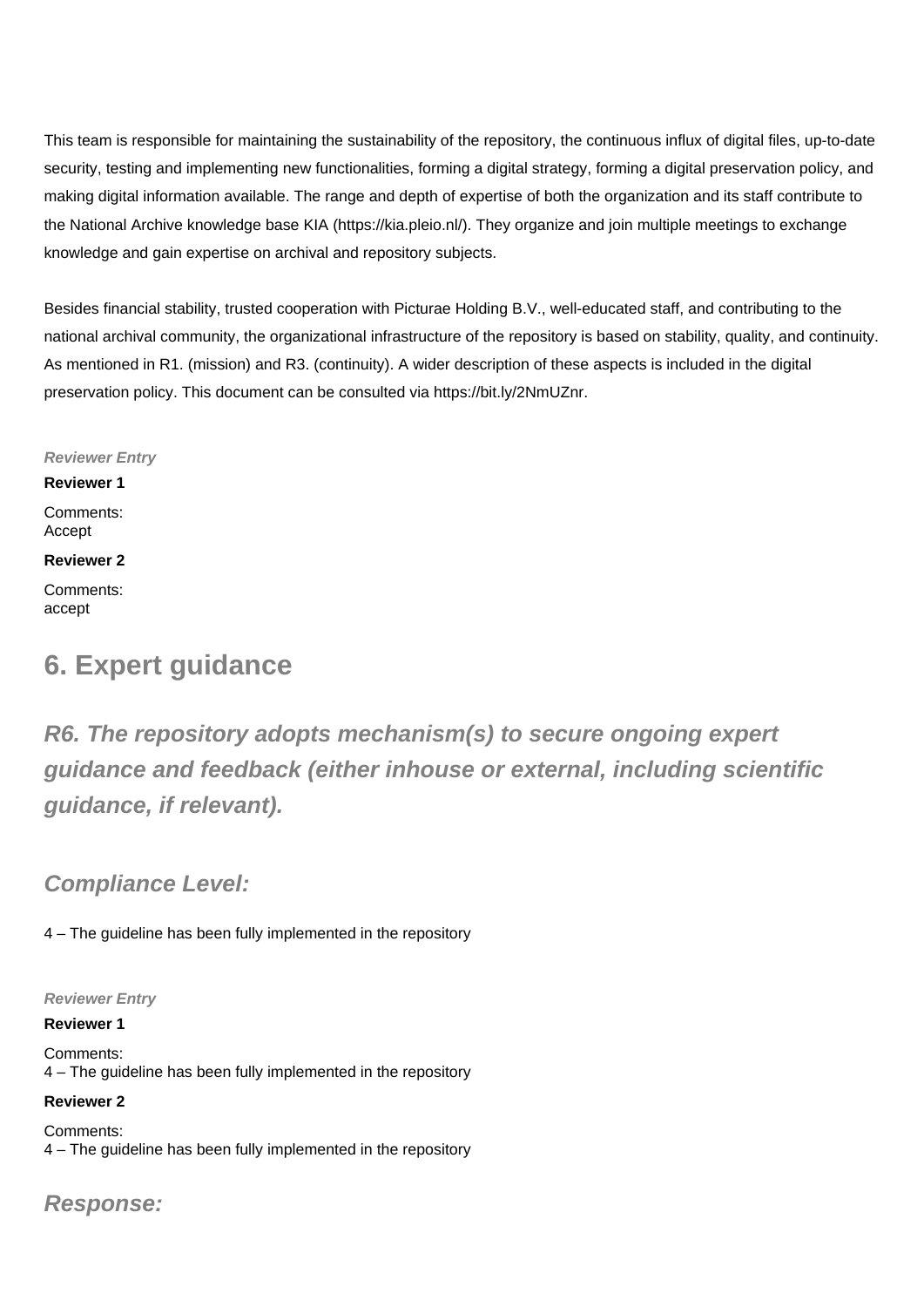As mentioned in R5 RA Tilburg has multiple advisors concerning the repository. They all have their own specific field of expertise. Together they orchestrate the functional processes concerning the repository. Technical advice is provided by an independent external Technical Repository Advisor. Once a month the General Manager of RA Tilburg arranges a multidisciplinary meeting about the repository in which all these employees discuss new developments about all aspects of the repository to ensure its continued relevance and to improve the repository. Additional technical IT advice is being obtained by engineers from the managed hosting provider Picturae Holding B.V.

Besides our own repository advisers, the archive sector has many national and international communities where advice can be found. These communities meet to draw up standards and provide advice about all kinds of archival and repository subjects. As mentioned in point R5, employees of RA Tilburg participate in a large number of these expertise groups in order to share and obtain knowledge. These communities communicate through various methods like online forums, e-mail, (video)calls, and physical meetings. Specific to our Archivematica ([https://bit.ly/2FKLX0h\)](https://bit.ly/2FKLX0h) solution, RA Tilburg joins up with other Dutch regional repositories, for continuous product improvement. If a case from RA Tilburg deems other external advice necessary, advisers from the community may be consulted to find a definitive solution and vice versa. RA Tilburg always provides their learning lessons as feedback to the community so they can grow.

**Reviewer Entry Reviewer 1** Comments: Accept **Reviewer 2** Comments: accept

## **DIGITAL OBJECT MANAGEMENT**

## **7. Data integrity and authenticity**

**R7. The repository guarantees the integrity and authenticity of the data.**

### **Compliance Level:**

4 – The guideline has been fully implemented in the repository

**Reviewer Entry**

**Reviewer 1**

Comments: 4 – The guideline has been fully implemented in the repository

**Reviewer 2**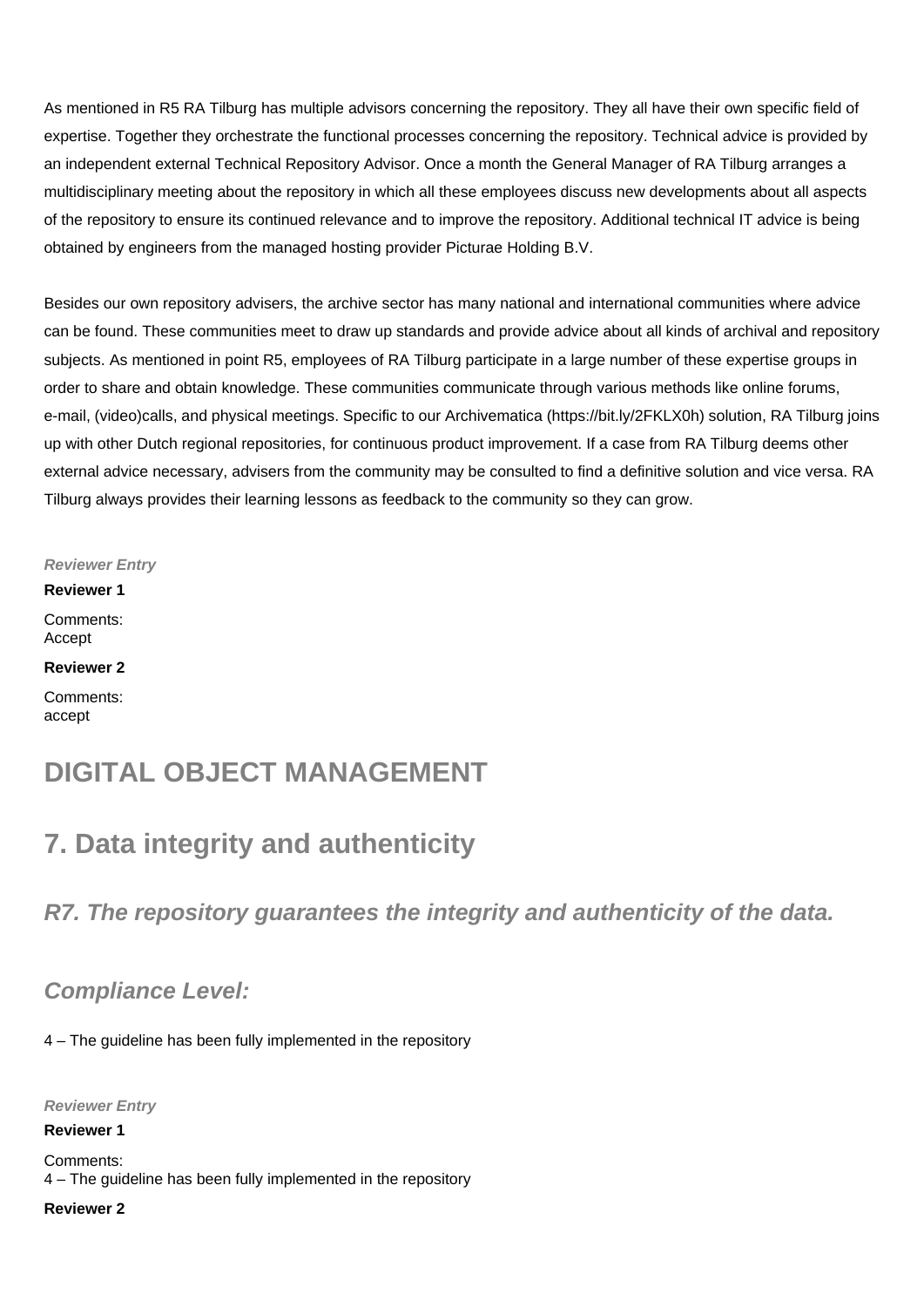#### Comments:

4 – The guideline has been fully implemented in the repository

#### **Response:**

Concerning data integrity, RA Tilburg requires that the files to be ingested are accompanied by metadata in compliance with the Toepassingsprofiel Metadatering Lokale Overheden (TMLO:<https://bit.ly/3hzli7b>). This metadata profile applies to all the ingested files in the repository. RA Tilburg uses this standard to ensure authenticity in the repository and to provide context and searchability. Therefore all types of depositors (municipalities or private) need to comply with this standard. Another important standard that is being used is the Open Archival Information System (OAIS) model, part of ISO 14721 (<https://bit.ly/2WIa5FF>). The repository from RA Tilburg is completely based on this model. The model and a reference to the repository of RA Tilburg can be found in the digital preservation policy (chapter 8.3). The document can be consulted via <https://bit.ly/2NmUZnr.>

The dutch metadata standard Toepassingsprofiel Metadatering Lokale Overheden (TMLO) contains among other elements the identity of the depositor and the filenames to deposit which are added to the Submission Information Package (SIP, notice the OAIS overview). The repository of RA Tilburg has multiple sections for each municipality. By adding the value of the identity of the depositor RA Tilburg can ensure that the files from municipality X, are stored in the repository section of municipality X and not in the repository section of municipality Y. Furthermore, a checksum is compulsory as another metadata element (TMLO 21.7: Physical Integrity). As mentioned in the digital preservation policy (chapter 3), RA Tilburg requires a checksum (SHA256) as part of a SIP. During an ingest in the repository, the checksum is generated again and the repository checks if the generated checksum matches the unique checksum in the SIP. This ensures the integrity and authenticity of the data.

The completeness of the supplied data and metadata is checked during the ingest procedure. This is done by microservices (<https://bit.ly/3hgoqT1>) that are part of the application Archivematica. Microservices are running jobs configured in the application (for example, starting an antivirus scan on the files to ingest). These jobs check the validity and completeness of metadata based on a diagram called ToPX-2.3\_1.xsd ([https://bit.ly/34GB2xW\)](https://bit.ly/34GB2xW). Besides that, the data is checked on package contents, doublures, viruses, identification of the file format, etc. After ingesting, the files are entered into the storage environment as an Archival Information Package (AIP, notice the OAIS overview). Corruption of data objects is prevented by permanent checksum checks at block-level. Every executed command triggers the creation of a checksum which proves the integrity of the files. The entire ingest procedure and all changes in data, version management, and metadata in storage are logged in the Metadata Encoding and Transmission Standard (METS) file ([https://bit.ly/37Lyy3a\)](https://bit.ly/37Lyy3a). This METS file is stored in Archivematica, combined with the deposit files in the AIP. All changes to the AIP are logged in this METS file.

Besides the checks above, RA Tilburg follows the preservation planning of each file as mentioned by PRONOM (<https://bit.ly/30IIDt2>) from the U.K. National Archives. To fulfill this preservation strategy, the rules from PRONOM are implemented in the format policy registry in Archivematica. As mentioned in R0, the repository checks file types that are being ingested to see if they comply with the format policy register. So far all ingested files complied with the preservation planning, but it is highly possible that deposit files will have file extensions in the future that are no longer sustainable,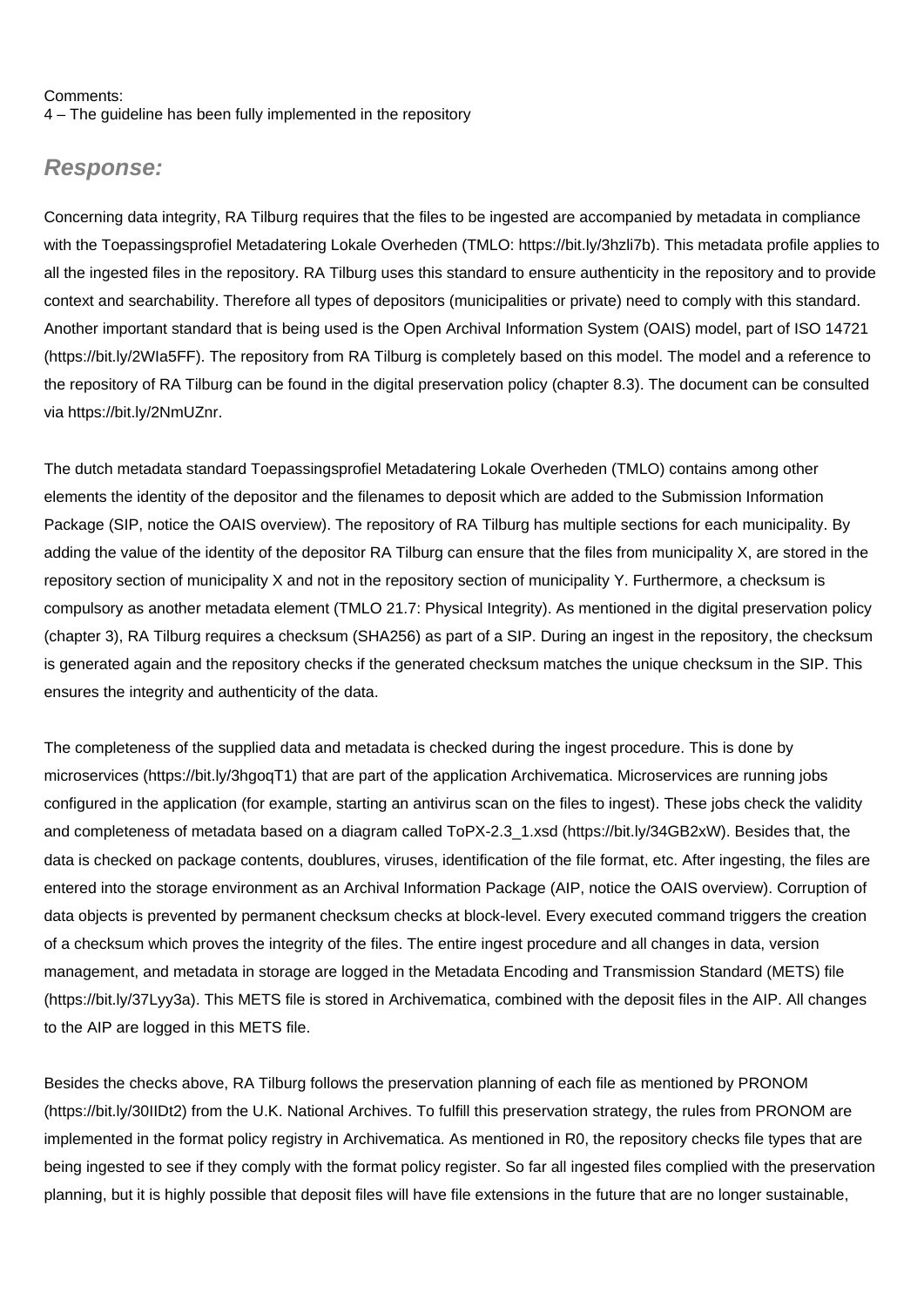meaning that preservation actions need to be taken to ensure continuous access to the files. If that is the case, RA Tilburg needs to make sure that a sustainable file format is created from those original files. The repository will therefore create an extra copy of the original file during the ingest procedure, with a new sustainable file format, and stores this file in the AIP, together with the original file and original metadata. To execute the same preservation policy to already ingested files, Archivematica has the possibility to create new files in the AIP and records these changes in the METS file that is part of that AIP.

As mentioned in R0 and in the digital preservation policy (chapter 4.7), RA Tilburg never makes any changes to the original file (or its extension) to prevent data loss. Thanks to this preservation strategy, the original and preserved file are both stored in the repository. This functionality is part of our repository and frequently tested (for example, during every new release). This process results in multiple stored files referring to the same metadata, but one file as the true original deposit file. To guard the authenticity, original deposit files will always keep their original file extension. With this policy, RA Tilburg prevents that certain functionalities from the original files are lost over time. For example, changing an Excel file to a PDF file has as a consequence that all macros ([https://bit.ly/3iHXBKf\)](https://bit.ly/3iHXBKf) will be lost and thereby the functionality of the file too.

RA Tilburg is able to maintain this strategy because they send a copy of each file to an external Digital Asset Management System (DAM) where changes can be made without touching the deposit files in the AIP. The repository sends all the data in a Designation Information Package (DIP, notice the OAIS overview) to this system. This means that if an extra file has been added because of the preservation policy, both files will be part of this DIP. The DAM is used as an access database for the website to publish the records. Most of the data producers at RA Tilburg are governmental institutions. RA Tilburg uses the preservation planning strategy as a unique selling point for these organizations. RA Tilburg makes data producers aware of this strategy at the first introduction to the repository and will continue to provide them with updates on changes in the strategy. Data producers, therefore, provide closed files (without any source of encryption or passwords) that contain final versions of the documents.

Due to the OAIS basis of Archivematica provenance information is saved within the AIP ([https://bit.ly/2WFzZK8\)](https://bit.ly/2WFzZK8). This information tells the origin or source of the content information, any changes that may have taken place since it was originated, and who has had custody of it since it was originated. This information refers to the storage, handling, and migration of the repository files. This information is centrally being logged and can be viewed for audit purposes.

#### **Reviewer Entry**

#### **Reviewer 1**

Comments: Accept

#### **Reviewer 2**

Comments: accept

## **8. Appraisal**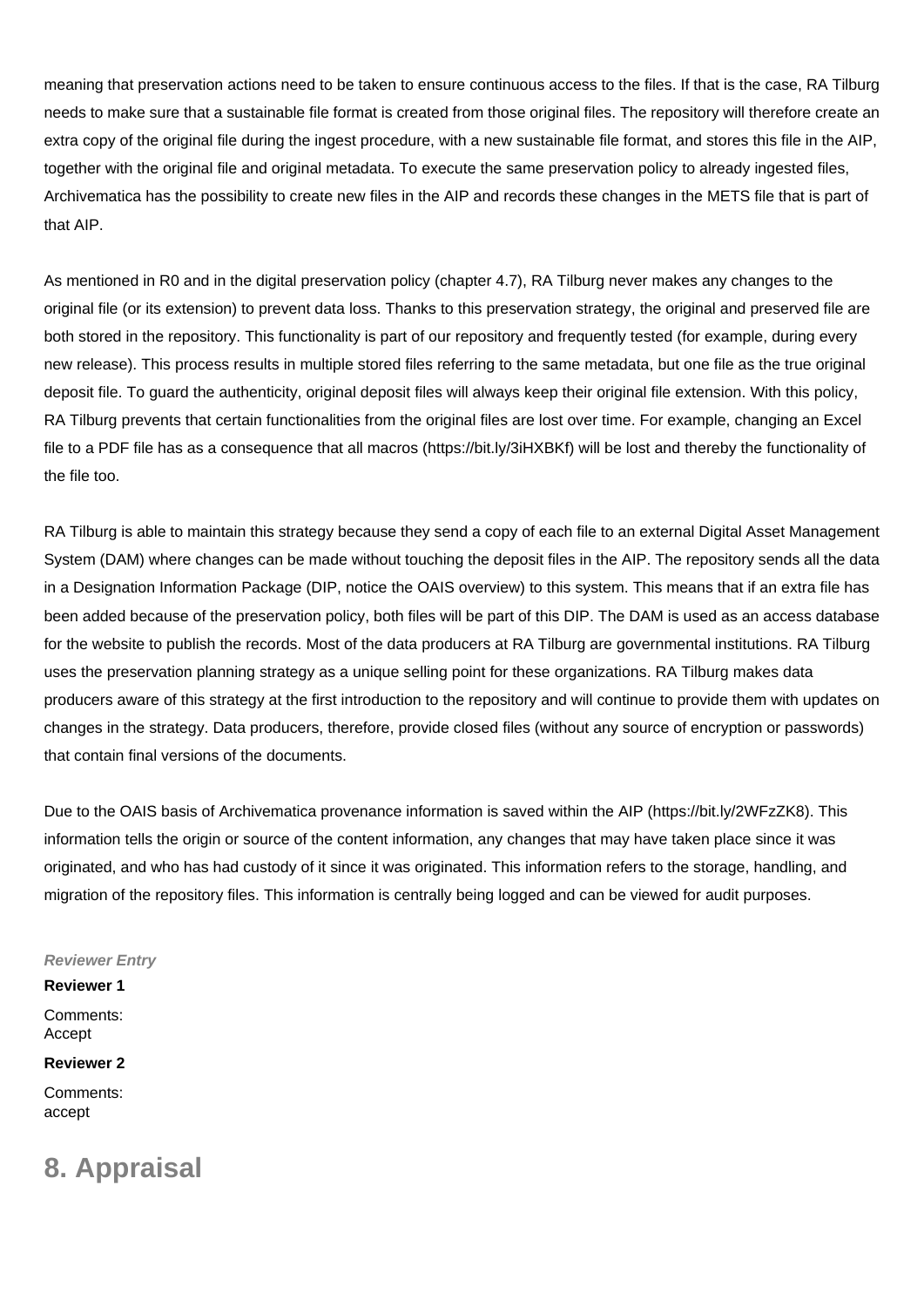## **R8. The repository accepts data and metadata based on defined criteria to ensure relevance and understandability for data users.**

### **Compliance Level:**

4 – The guideline has been fully implemented in the repository

#### **Reviewer Entry**

**Reviewer 1**

Comments: 4 – The guideline has been fully implemented in the repository

#### **Reviewer 2**

Comments: 4 – The guideline has been fully implemented in the repository

### **Response:**

The Public Records Act is the most important reference for the selection of data eligible for archiving. Governmental institutions are obliged by this law to preserve archives aged over a maximum of 20 years by transferring them to an appropriately designated repository. Once the files are transferred to RA Tilburg they are, based on the Public Records Act, meant to be made and stayed public. Therefore stored files in the repository are never deleted. The Public Records Act does not apply to private archives. As mentioned in R0 all files from private archives need to be donated to the municipality they apply to, so RA Tilburg can take proper care of them.

To determine the correct metadata RA Tilburg commits to the Toepassingsprofiel Metadatering Lokale Overheden (TMLO) structure and to ensure all metadata is correctly collected before ingesting the SIP RA Tilburg uses the TopX creator tool. This tool contains all the necessary metadata procedures, checks if the metadata is delivered in the right way, and creates a TopX file. The TopX file relates the metadata to the files and records and the relationship between them in a given structure. RA Tilburg requires that all provided metadata meet the requirements of TMLO.

Besides the above standards, RA Tilburg commits to a list of default preferred file formats to maintain sustainability based on PRONOM. As mentioned in the digital preservation policy (chapter 2.4), RA Tilburg commits to the preferred file formats list of the Dutch National Archive [\(https://bit.ly/2ONQIHd](https://bit.ly/2ONQIHd)), which is a published subset list of files that are accepted according to the PRONOM registry. When the governmental institutions create a SIP with the TopX creator tool, the integrity of the metadata and the file formats is checked and therefore insured. During an ingest, the repository checks the file formats again. This ensures (next to the checksum check mentioned in R7) that the SIP has not been modified during the delivery process and is correctly being imported into the repository.

RA Tilburg communicates the required file formats beforehand with the governmental institutions. The files are rejected by the repository if the supplied files do not comply with the preferred file format list. This happens through microservices that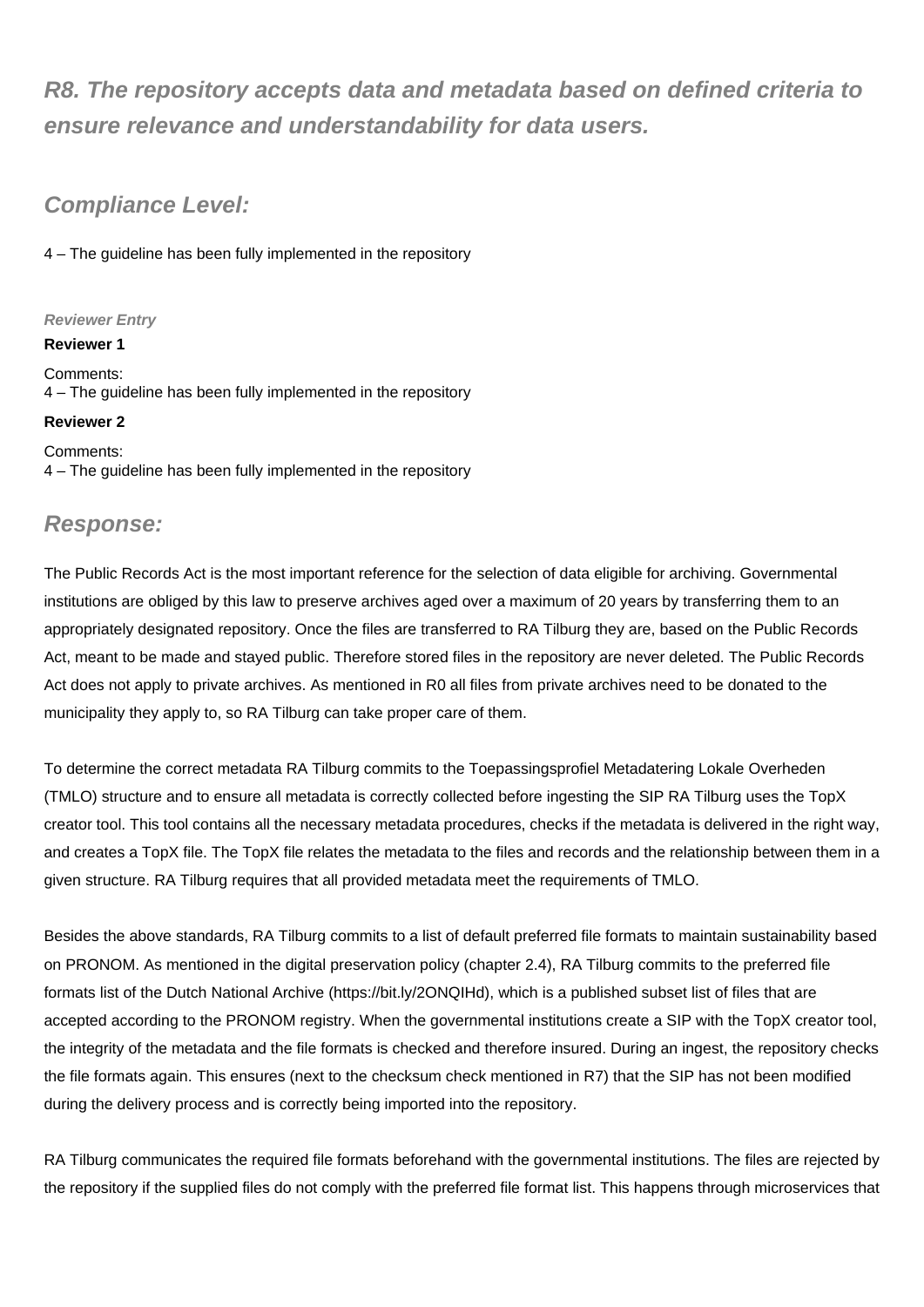check the file format of each ingested file. RA Tilburg notifies the governmental institutions when this occurs so they can convert the files to a sustainable file type.

Before the files are transferred to RA Tilburg, the responsibility for the condition of, and access to the files, including the right content - as obliged in the Public Records Act - lies with the governmental institutions. After the files are transferred to RA Tilburg, the responsibility for the condition and access to the files transfers to RA Tilburg. But because the governmental institutions are still owners of the data, they are still responsible for the right content in the files. If in the worst case, the governmental institutions are no longer available, RA Tilburg will take responsibility for maintaining the further data.

**Reviewer Entry**

**Reviewer 1** Comments: Accept

**Reviewer 2**

Comments: accept

## **9. Documented storage procedures**

**R9. The repository applies documented processes and procedures in managing archival storage of the data.**

**Compliance Level:**

4 – The guideline has been fully implemented in the repository

**Reviewer Entry**

#### **Reviewer 1**

Comments: 4 – The guideline has been fully implemented in the repository

**Reviewer 2**

Comments: 4 – The guideline has been fully implemented in the repository

### **Response:**

Processes and procedures are documented in the Strategy note 2019-2022, Project Initiation Document (PID), GDPR Data Processing Agreements, and the Service Level Agreement with Picturae.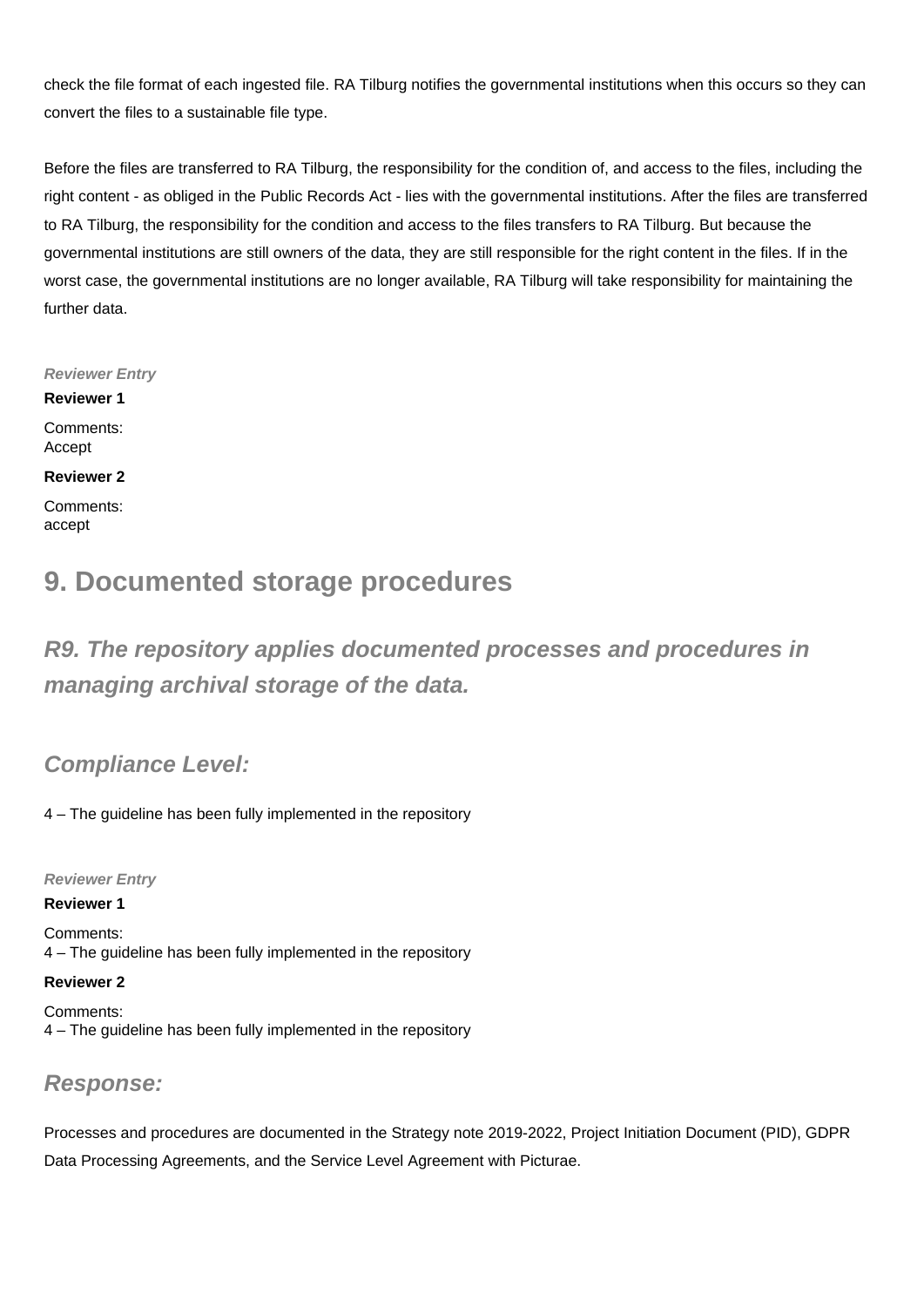As described in the digital preservation policy of RA Tilburg (chapters 4.5, 4.6, 4.9, and 10.2), RA Tilburg anticipates data loss by duplicating our application data to a different data center and yearly test the failover-recovery procedure. The document can be consulted via: <https://bit.ly/2NmUZnr.> The repository of RA Tilburg is therefore hosted and managed by Picturae Holding B.V. Eight times a day (every three hours) a snapshot is created from all the applications to ensure RA Tilburg can react quickly if an issue occurs. These snapshots give us the possibility to go back to the state of an application earlier that day. A complete data back-up is made daily and copied to the passive datacenter for redundancy. The progress is monitored by Picturae Holding B.V. systems and employees.<https://bit.ly/2NmUZnr>

In addition, Picturae Holding B.V. has fixity checks at block-level in place for all its hosting and storage environments, including the Archivematica environments, which means that all files get a fixity check each time they are consulted. For the files that are not consulted regularly, the system monthly runs a fixity check to guarantee the integrity of those files. This is one of the measures taken to ensure that the back-ups are correct.

The repository runs on multiple virtual servers. Because the servers are virtual they can easily move from one storage location to another. This means they do not lean on one physical hard disk. The harddisks can be removed and replaced (hot-swappable) if necessary to prevent data loss. Picturae Holding B.V. constantly monitors the current state of the physical hard drives and acts accurately on replacing them in time to prevent bit-rot. Throughout the process (from ingest to publication), all data and metadata are processed and hosted by Picturae holding B.V.

**Reviewer Entry**

**Reviewer 1**

Comments: Accept

**Reviewer 2**

Comments: accept

## **10. Preservation plan**

**R10. The repository assumes responsibility for long-term preservation and manages this function in a planned and documented way.**

### **Compliance Level:**

4 – The guideline has been fully implemented in the repository

**Reviewer Entry**

**Reviewer 1**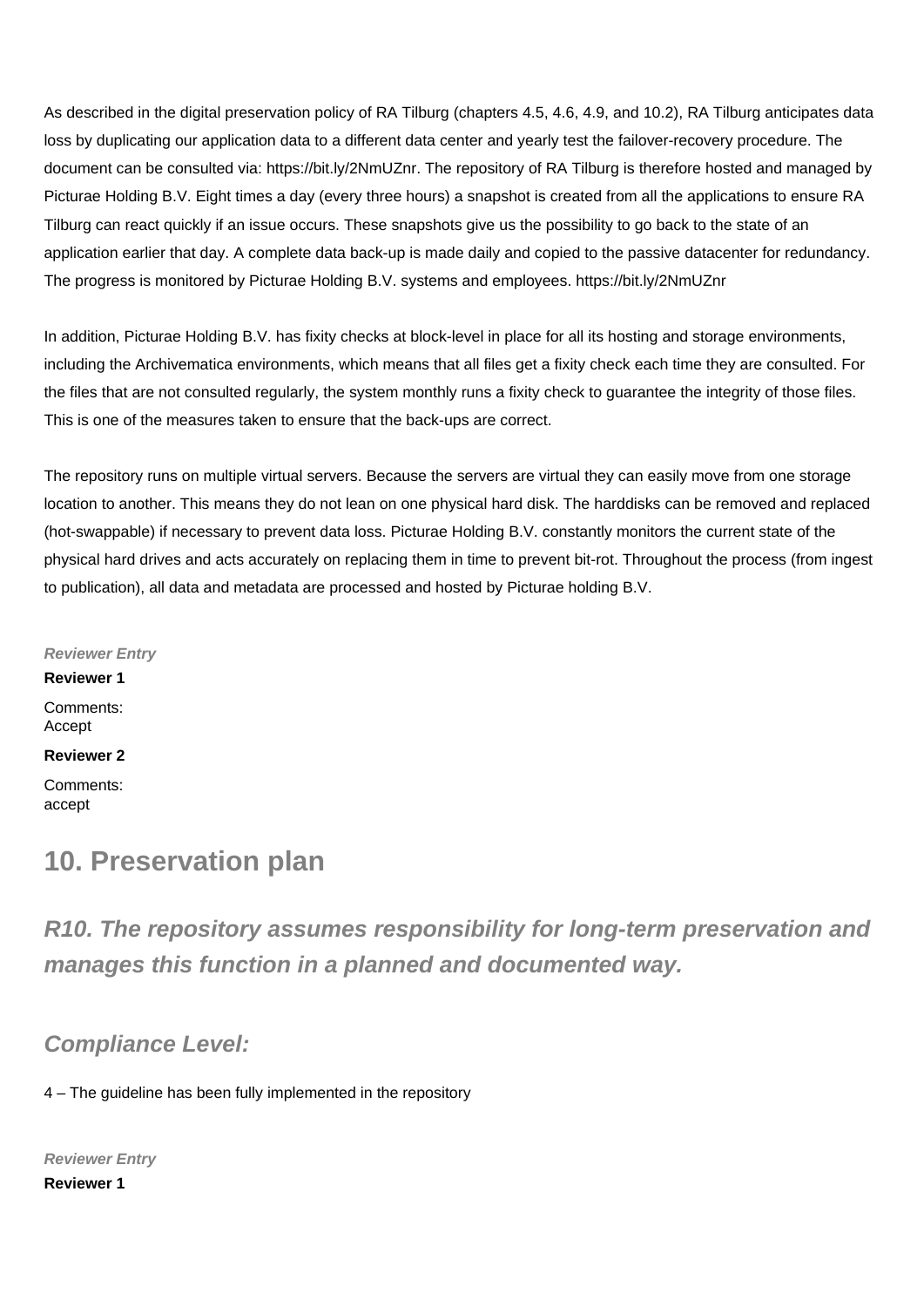#### Comments: 4 – The guideline has been fully implemented in the repository

#### **Reviewer 2**

Comments: 4 – The guideline has been fully implemented in the repository

### **Response:**

RA Tilburg has described their view on digital preservation in the digital preservation policy. This document describes the policy about authenticity (chapter 3), preservation (chapter 4), digital objects (chapter 5), metadata (chapter 6), rights (chapter 7), norms (chapter 8), access (chapter 9), organization (chapter 10), and certification (chapter 11). The preservation plan is part of the entirety of measures to facilitate the long-term accessibility of the RA Tilburg repository. The plan shows the preservation actions that RA Tilburg executes and how RA Tilburg documents those actions in their context, motives, criteria, and tools. The document can be consulted via<https://bit.ly/2NmUZnr.>

To show the level of responsibility and commitment of RA Tilburg to digital preservation RA Tilburg has obliged itself to the Scalable Preservation Environments (SCAPE) framework [\(https://bit.ly/3qFlzGQ\)](https://bit.ly/3qFlzGQ). This framework has been developed with an overview by the Open Preservation Foundation (OPF) and is a European standard for preservation policy. The digital preservation policy of RA Tilburg is based on this framework.

Since January 2020 RA Tilburg has signed the dutch Manifest Digital Heritage Network [\(https://bit.ly/3nODERJ](https://bit.ly/3nODERJ)). Being part of the Digital Heritage Network means that RA Tilburg works according to certain principles and has made a shift from "institutional thinking" to "network thinking". A growing number of organizations from the heritage sector support this approach. Network thinking is crucial in the way RA Tilburg engages with the designated community and the market.

To engage with the designated communities, RA Tilburg hosts and joins multiple knowledge-sharing sessions about market changes. Mostly these meetings arise from the input RA Tilburg receives from users of the repository through the website, from the municipalities through information exchange or RA Tilburg receives information from the designated community by sending out customer satisfaction surveys. For example, the municipalities will let us know that there is a need for the recording of video files in the repository. RA Tilburg then investigates the possibilities to meet these needs and, if it is deemed necessary, RA Tilburg will start to work to a possible solution for it. To investigate needs and possibilities further, RA Tilburg hosts yearly a meeting for all institutions that use the same Archivematica repository system from the supplier Picturae Holding B.V. to discuss these new developments and to identify if further actions are needed.

Besides that, the staff of RA Tilburg attends multiple meetings about all kinds of aspects, for example about metadata. RA Tilburg does this to create national standards related to metadata. RA Tilburg does this for the new national metadata standard; Metagegevens voor Duurzaam Toegankelijke Overheidsinformatie (MDTO: [https://bit.ly/3vRMcur\)](https://bit.ly/3vRMcur), which is to become the successor of the current standard Toepassingsprofiel Metadatering Lokale Overheden (TMLO). RA Tilburg monitors these developments closely so upcoming changes can be implemented on time and metadata changes over time can be achieved correctly.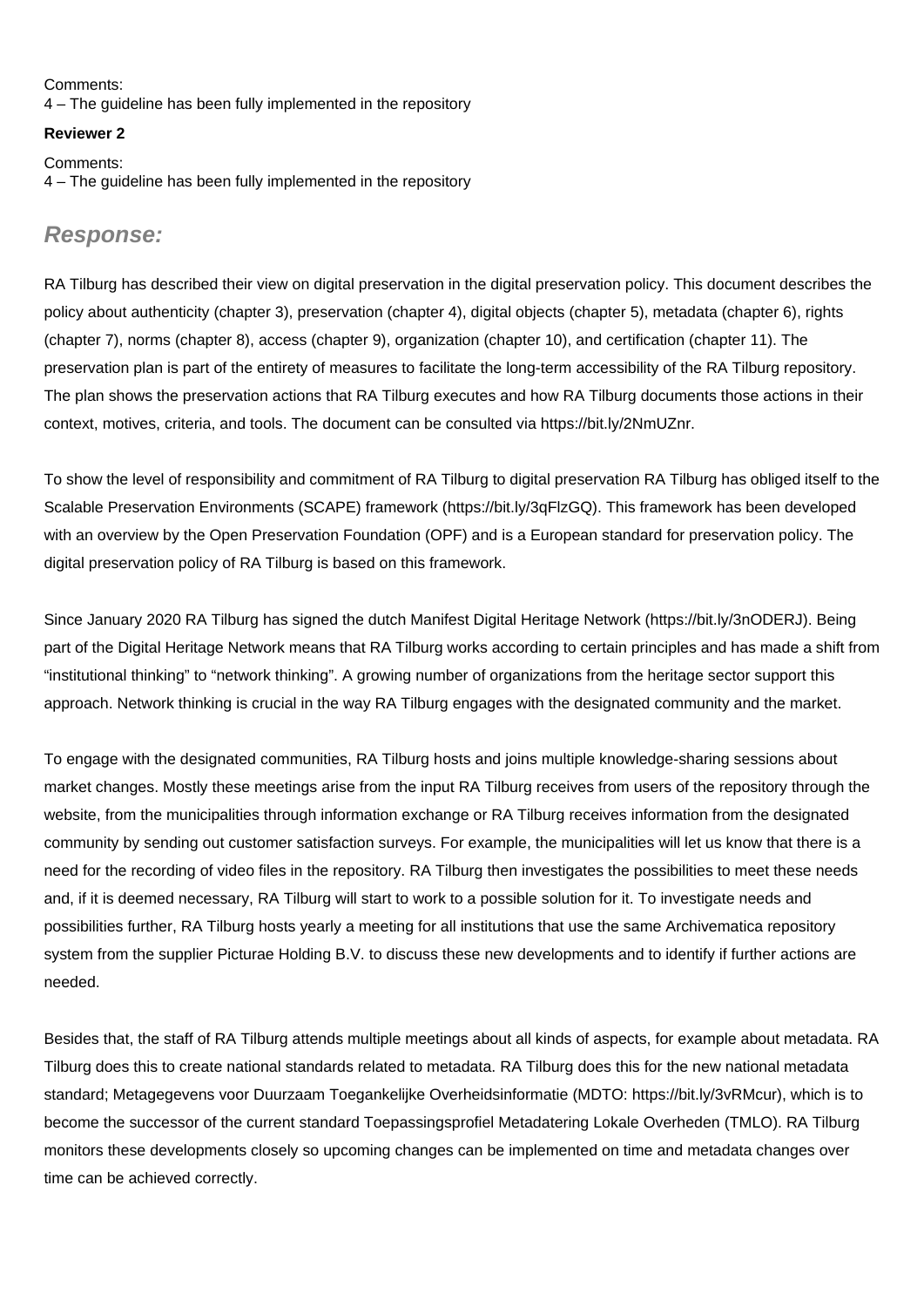To prevent obsolescence of data the repository converts files in bulk. With this ability, RA Tilburg can convert the files in time to a more common file format. To anticipate which files need to be changed, the staff of RA Tilburg monitors the national and international communities closely. To manage format risks, and other risks such as governance of the authenticity of the files, RA Tilburg has a test environment of the repository with representative data. If a certain file needs to be changed to a new file format, or metadata needs to be improved or enriched with additional metadata, this is first tested in the test environment before any changes are made in the production environment. This process applies to all changes RA Tilburg makes to the repository and stored data (including updates from the system, services, or changes in metadata). RA Tilburg does this to ensure that all changes being made to the repository or (meta)data stored in the repository have no negative effect on parts of the repository that they shouldn't. Thanks to these procedures RA Tilburg can ensure a clean and well-functioning repository system.

RA Tilburg has multiple contracts with several governmental institutions like service contracts and project-based contracts. In these contracts, necessary requirements are documented and put into place to ensure responsibilities are known to all stakeholders and project members. This is done in a Project Initiation Document (PID). This document has a clear transfer of custody of the files written. After an ingest of a SIP, RA Tilburg takes complete responsibility for maintaining and publishing the files, but the content of the files stays a responsibility of the governmental institutions. An example of the Project Initiation Document (PID), 'Aansluiting E-depot RA Tilburg', can be consulted via <https://bit.ly/3nIp7Hg.> By signing this document the governmental institutions grant us permission to copy, transform, and store the items to make preservation and publication of the files possible.

The actions RA Tilburg takes to copy, transform and store files are based on their preservation policy. To make sure these policies are taken in place, RA Tilburg takes technical and organizational measures. Technical measures like fixity checks and if proven necessary, storage of multiple file-formats is being performed. Organizational measures are taken in place by specialized staff. The repository management monthly reviews the complete operating of the repository to ensure these policies are applied. RA Tilburg makes risk assessments (impact analyses) and implements proper countermeasures to minimize the risk that may apply. For example, as mentioned in R9, and further mentioned in R16, back-ups are being made daily and tested yearly as a countermeasure to the risk of possible data loss. Besides the back-up, the security of the repository is being checked as well by a yearly penetration test [\(https://bit.ly/2WGWluC](https://bit.ly/2WGWluC)), done by an independent supplier. This penetration test is done to minimize the vulnerability to cybersecurity threats a digital repository is being exposed to. This will be further explained in R16.

**Reviewer Entry**

**Reviewer 1** Comments: Accept

**Reviewer 2**

Comments: accept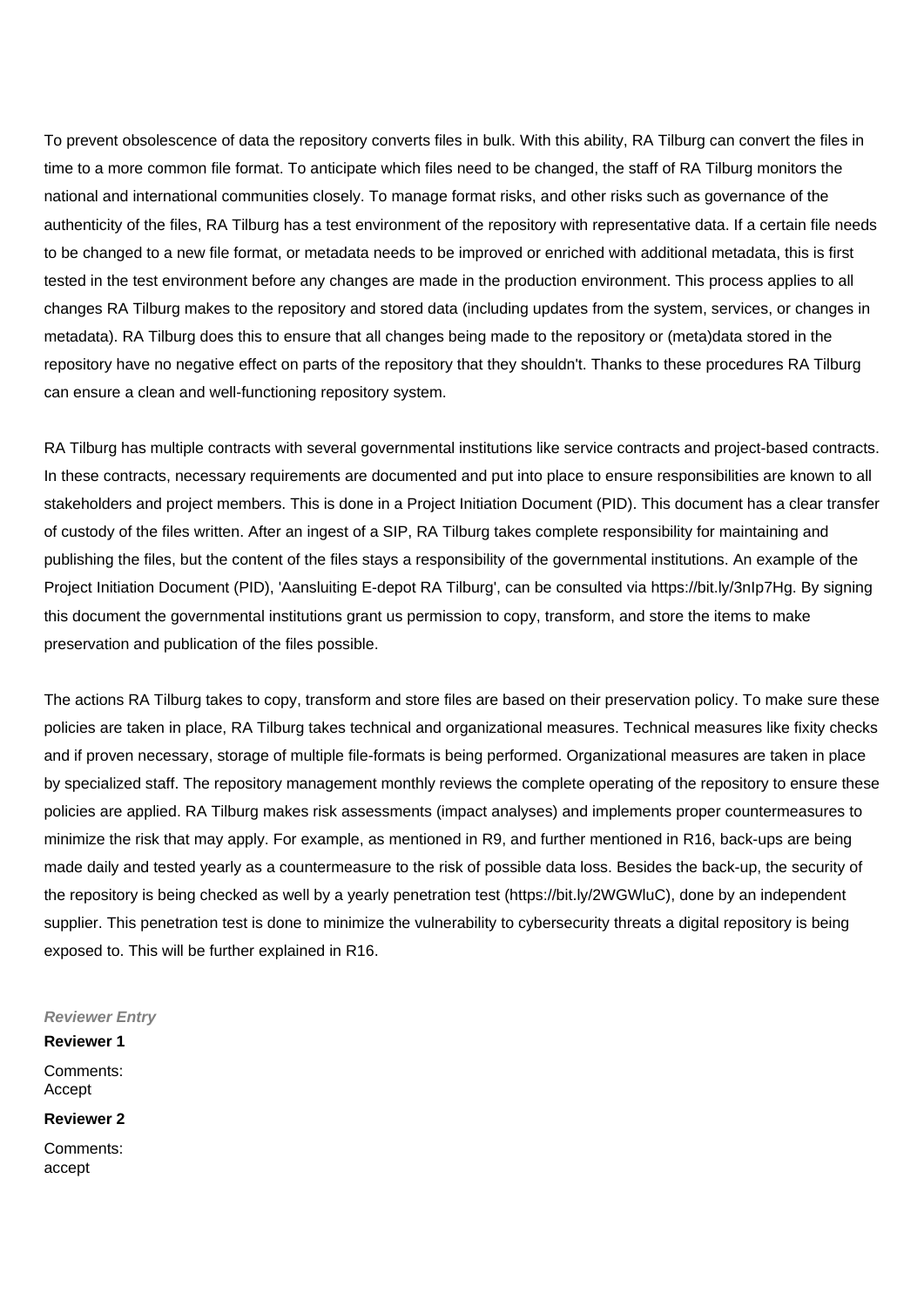## **11. Data quality**

**R11. The repository has appropriate expertise to address technical data and metadata quality and ensures that sufficient information is available for end users to make quality-related evaluations.**

### **Compliance Level:**

4 – The guideline has been fully implemented in the repository

**Reviewer Entry**

**Reviewer 1** Comments: 4 – The guideline has been fully implemented in the repository **Reviewer 2**

Comments: 4 – The guideline has been fully implemented in the repository

### **Response:**

Quality requirements on the repository are described in the Public Records Act and related regulations. Art. 3 of the Public Records Act stipulates that governmental institutions are obliged to ensure that the files entrusted to them are and remain in a good, orderly, and accessible condition, which is in line with the strategy of RA Tilburg.

Archive regulation (Archiefregeling: <https://bit.ly/3aET1sg>) art. 17 stipulates that the following aspects of every stored file in the repository can be accessed at any time.

a. the content, structure, and form when ingested or created by the government organ, in as far as these aspects had to be knowable for the execution of the work process in question,

b. when, by whom, and on the basis of what task or work process it was ingested or created by the government organ,

c. the connection with other archive documents ingested and created by the government organ,

d. the management activities executed in relation to the archive documents, and

e. the software or application software with which the archive documents are stored or managed.

Clause 2 of Art. 19 of the archive regulation stipulates the governmental institutions to add metadata to the accurate files to meet with the given aspects mentioned in art. 17. These together create the SIP which the governmental institutions deliver to RA Tilburg to ingest in the repository. Articles 21 to 26 specifically discuss special regulations for digital archive documents to be stored. RA Tilburg only ingests archives to be stored permanently (as mentioned in R8). Therefore the quality of the data and metadata depends on the degree to which governmental institutions comply with the requirements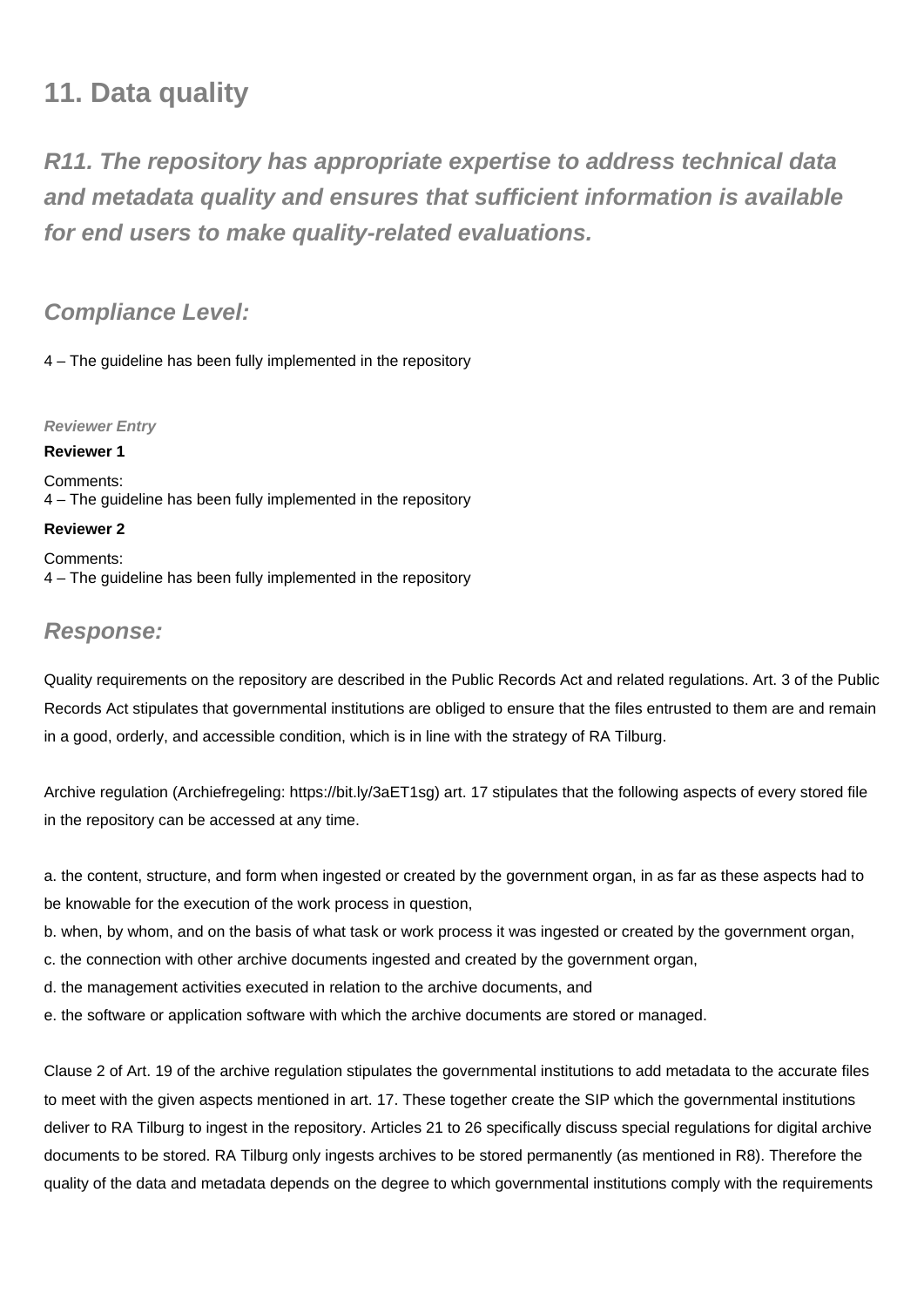in the Public Records Act and the archive regulation.

Checking the integrity of the data is secured in an automatic process. The completeness and authenticity (see also R7) are checked during the transfer and ingest process in Archivematica. To ensure the quality of the metadata, it needs to be compliant with the standards given in Toepassingsprofiel Metadatering Lokale Overheden (TMLO). The municipality archivist will evaluate the data. If it is apparent that the governmental institution fails to meet the quality requirements in the Public Records Act and archive regulations, the ingest is rejected and the governmental institution must first ensure compliance before ingesting can be considered again.

**Reviewer Entry**

**Reviewer 1** Comments: Accept

#### **Reviewer 2**

Comments: accept

## **12. Workflows**

**R12. Archiving takes place according to defined workflows from ingest to dissemination.**

## **Compliance Level:**

4 – The guideline has been fully implemented in the repository

**Reviewer Entry**

**Reviewer 1** Comments: 4 – The guideline has been fully implemented in the repository

#### **Reviewer 2**

Comments: 4 – The guideline has been fully implemented in the repository

## **Response:**

The digital preservation policy of RA Tilburg contains all the workflow subjects regarding the repository. The business processes related to the workflows in the repository are completely based on the OAIS model and, naturally, the requirements of the Public Records Act apply. The document includes descriptions of functions, responsibilities, and specific business processes regarding the delivery of the files and the ingest process. These processes can only be run by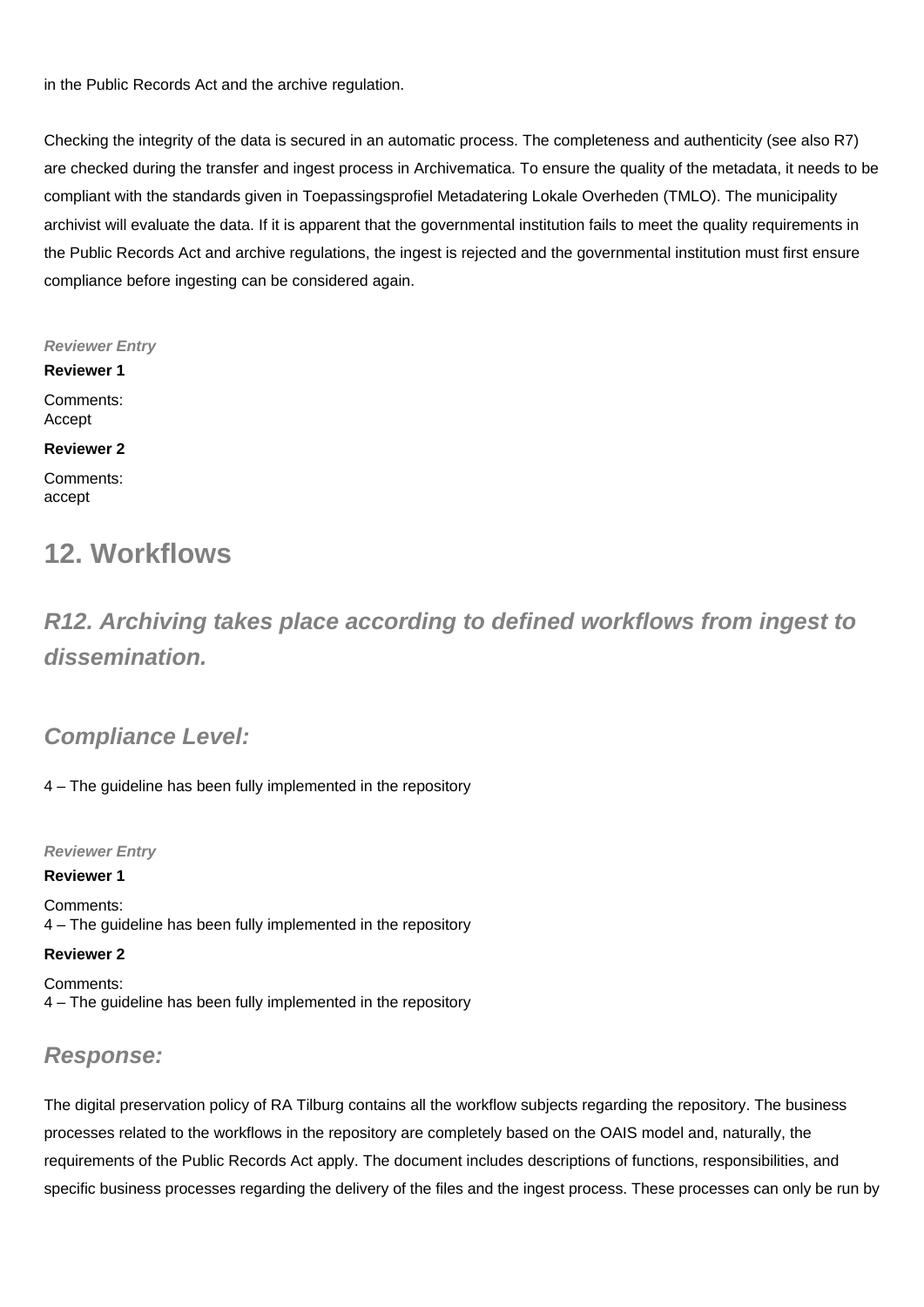authorized personnel. Various references to documentation and descriptions of processes are already included in the answers to different questions. The document can be consulted via<https://bit.ly/2NmUZnr.>

As mentioned in the digital preservation policy, RA Tilburg ensures that the digital archives are ingested (chapter 4), managed, and made accessible and available (chapter 5). For ingest in the repository, the depositor delivers the files and metadata to RA Tilburg by a hard disk or by a digital (cloud) storage platform. Before the files are ingested they are transferred to the repository from these storage locations. After ingest, the files are copied to a Digital Asset Management (DAM:<https://bit.ly/32WwAJI>) system from which they can be accessed and managed by our Collection Management System; Memorix Archives (<https://bit.ly/3wSLKNR>) and made publicly available by our website www.regionaalarchieftilburg.nl. The complete workflow of our repository can be found in the digital preservation policy of RA Tilburg (chapter 8). This process is of course first completed in the test environment of the repository.

Whenever a step in this process is done, the governmental institution will receive an update about the result. If a specific part of the workflow is worth mentioning, even if it is not a breaking point, they will get notified about the progress. RA Tilburg reminds the governmental institutions about new publications that are scheduled. When the files are published, RA Tilburg communicates this internally through the intranet and externally through the website www.regionaalarchieftilburg.nl.

Our repository hosting supplier Picturae Holding B.V. is ISO-27001 certified. This means that all their workflows and business processes are based on those standards. Part of this certification is Role Based Access Control (RBAC). RBAC authorizes employees of RA Tilburg based on their function group. This means that only personnel with the right responsibilities are authorized to execute the necessary processes to achieve the goal of archiving the files.

During the transfer and ingest process multiple qualitative and quantitative checks are executed. In the digital preservation policy of RA Tilburg is described how these integrity checks are monitored. One of these integrity checks contains object identification which validates the file formats. This means that the format needs to comply with the accepted formats that RA Tilburg requires for ingesting in the repository to ensure long-term preservation. If a file does not comply with the accepted format, the process is stopped and the transfer of the files is declined.

The repository has as many as possible automatic decision handling processes built-in, and some others are being performed manually. An example of a manual decision is the choice of the AIP storage location for certain ingest. In case RA Tilburg notices a workflow can be improved a request is made and reviewed by the repository management. If the request is granted, the change will be implemented in the workflow description. Any technical change that follows from this decision is implemented by the hosting provider Picturae Holding B.V.

**Reviewer Entry**

**Reviewer 1** Comments: Accept **Reviewer 2** Comments: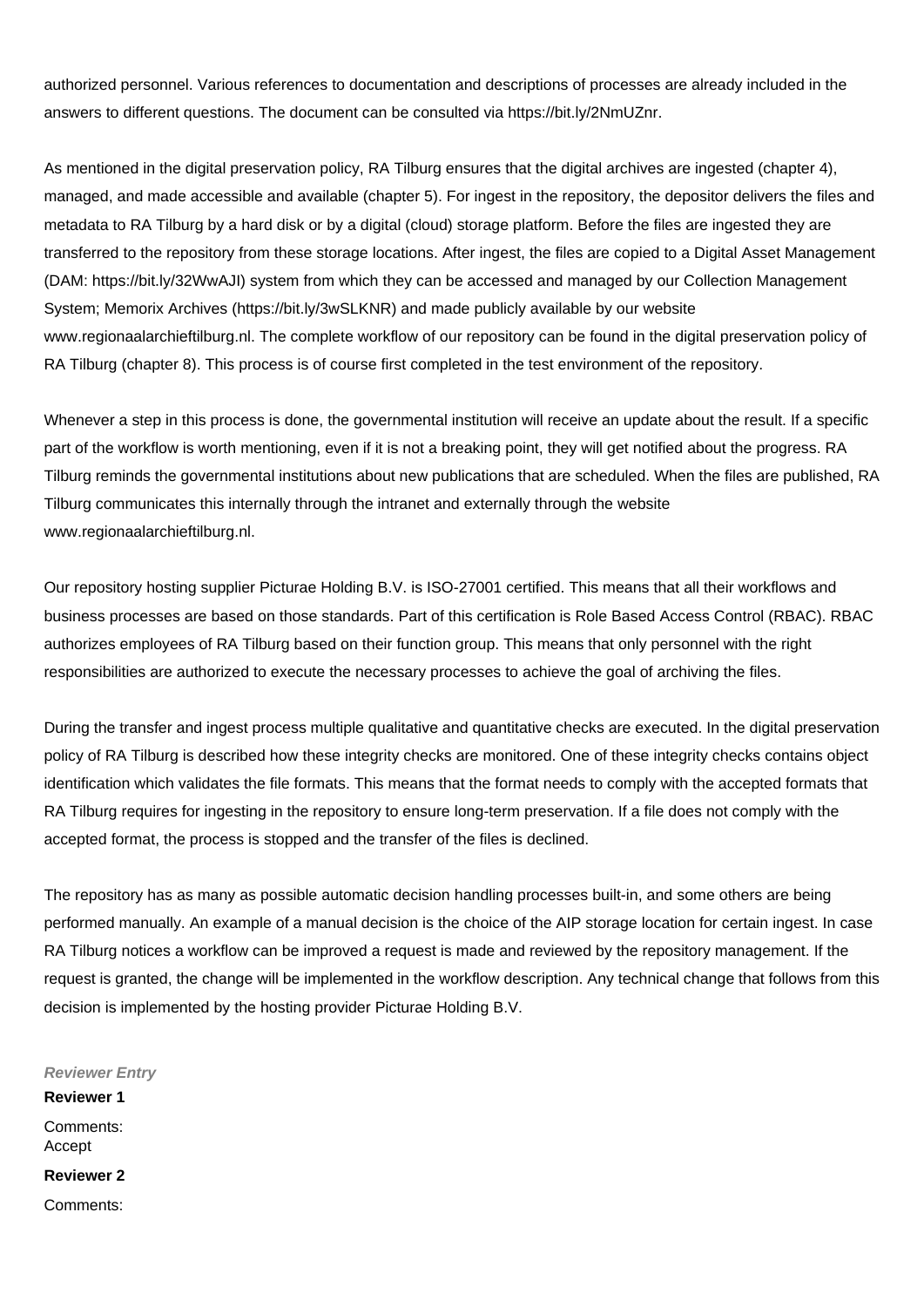## **13. Data discovery and identification**

**R13. The repository enables users to discover the data and refer to them in a persistent way through proper citation.**

**Compliance Level:**

3 – The repository is in the implementation phase

**Reviewer Entry**

#### **Reviewer 1**

Comments: 3 – The repository is in the implementation phase

**Reviewer 2**

Comments: 3 – The repository is in the implementation phase

### **Response:**

In the application Archivematica, it is possible to search directly in the Archival Information Packages (AIP's) for metadata. The FullText Open Source Search Engine Elastic Search (<https://bit.ly/3nIr06O>) is used to search through the data. In compliance with the OAIS model, a DIP is created from the AIP in order to make the digital archive available. The DIP is opened via the Collection Management System; Memorix Archives [\(https://bit.ly/3hilINa](https://bit.ly/3hilINa)) and published through the website www.regionaalarchieftilburg.nl. The portal to search through files on our website can be found via <https://bit.ly/3j6dISc.>

The Collection Management System; Memorix Archives uses several international archival standards, such as:

ISAD(G): General International Standard Archival Description (<https://bit.ly/3jbx5t4>) ISAAR (CPF): International Standard Archival Authority Record for Corporate Bodies, Persons and Families (<https://bit.ly/3gSmZM1>)

ISDIAH: International Standard for Describing Institutions with Archival Holdings [\(https://bit.ly/3gPjEgK\)](https://bit.ly/3gPjEgK)

Thanks to these standards, the ingested metadata conforming Toepassingsprofiel Metadatering Lokale Overheden (TMLO) becomes functional in Memorix Archives. TMLO contributes to the standardization of metadata namely and ensures that enough metadata is stored in the system with the files. The archival standards from Memorix Archives ensure that all this metadata is applicable, meaning that Memorix Archives is able to work with the metadata, and users can search through, or find the files.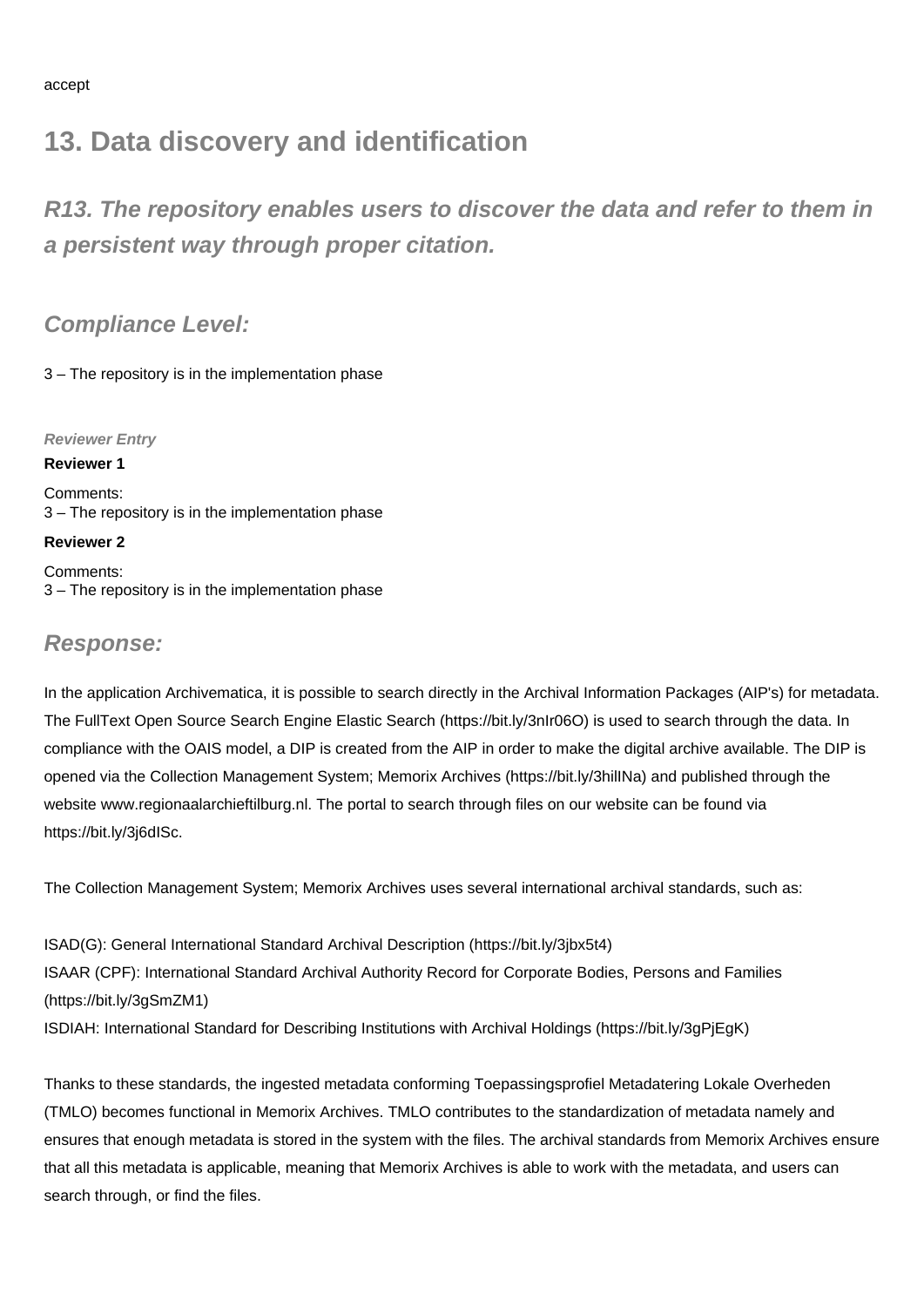The use of persistent identifiers (PID: <https://bit.ly/3h7lcSu>) is possible but currently not implemented in the repository. RA Tilburg intends to implement this PID functionality in the future and in the meantime, as mentioned in the digital preservation policy of RA Tilburg (chapter 4), RA Tilburg uses Universally Unique Identifiers (UUID's: [https://bit.ly/31v8gxI\)](https://bit.ly/31v8gxI). UUID's can be used for reliably identifying very persistent objects across a network. In Archivematica UUID's are added to the Archival Information Package (AIP) and are unique for every AIP ([https://bit.ly/2SSIZ0l\)](https://bit.ly/2SSIZ0l).

The repository provides options for automated harvesting of metadata via linguistic analyzers based on OAI-PMH (<https://bit.ly/3wnr9Qz>). These are analyzers for text processing. RA Tilburg does this for example by connecting to the Archives Portal Europe ([https://bit.ly/35PE3w4\)](https://bit.ly/35PE3w4) network from Europeana ([https://bit.ly/3gSFNuJ\)](https://bit.ly/3gSFNuJ). This connection is created by an Application Programming Interface (API: <https://bit.ly/3vQxJ1F>) between our own Collection Management System; Memorix Archives and the systems of Archives Portal Europe. This connection enables Archives Portal Europe to harvest our data and makes our files available to a wider audience in the world. The portal to search for files from RA Tilburg in Archives Portal Europe can be found via<https://bit.ly/35OneS1.>

**Reviewer Entry**

**Reviewer 1** Comments: Accept

**Reviewer 2**

Comments: accept

## **14. Data reuse**

**R14. The repository enables reuse of the data over time, ensuring that appropriate metadata are available to support the understanding and use of the data.**

**Compliance Level:**

4 – The guideline has been fully implemented in the repository

**Reviewer Entry**

**Reviewer 1**

Comments: 4 – The guideline has been fully implemented in the repository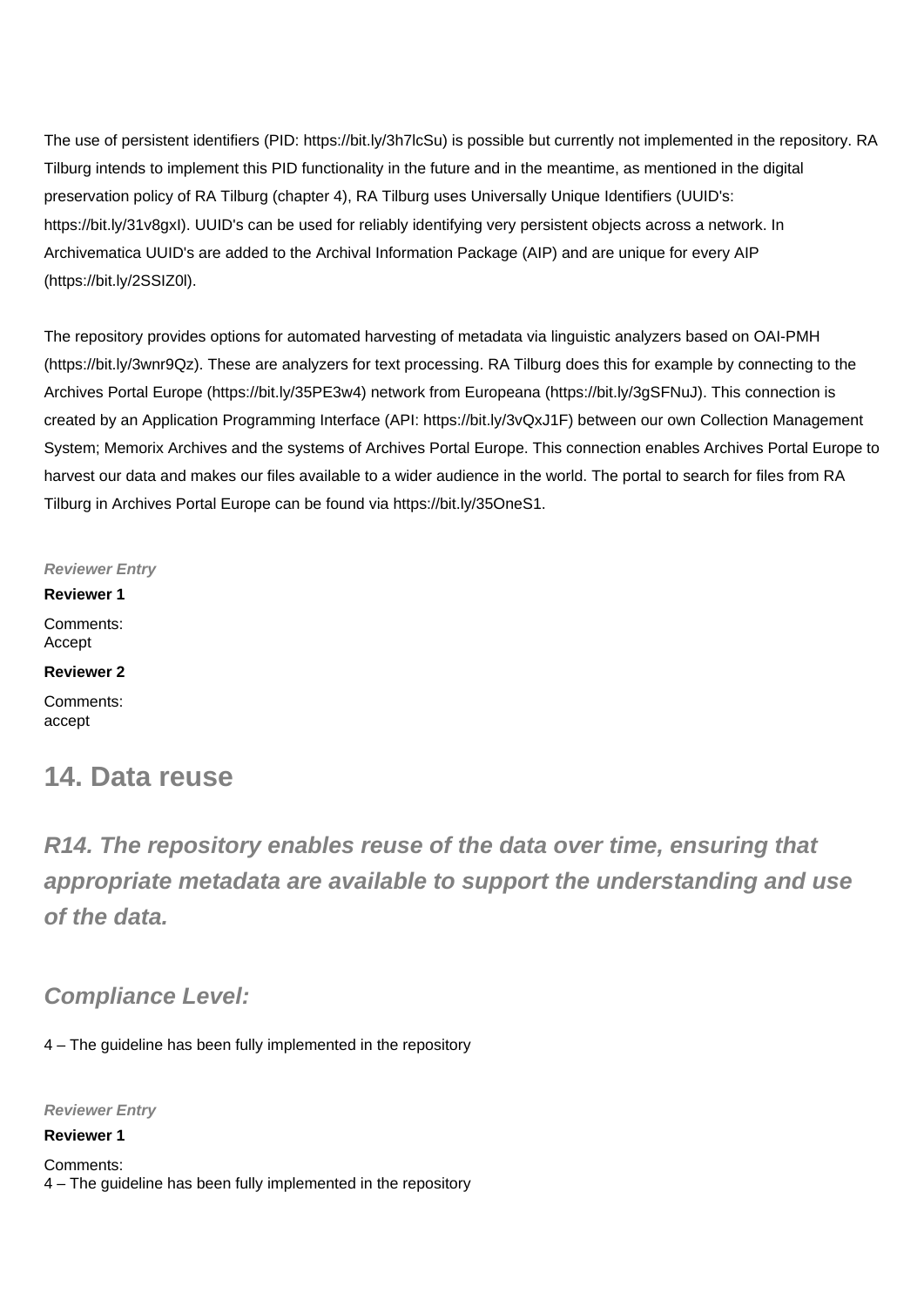#### **Reviewer 2**

#### Comments:

4 – The guideline has been fully implemented in the repository

#### **Response:**

Various stipulations relating to metadata are already described in R11. The supplied metadata must meet the Toepassingsprofiel Metadatering Lokale Overheden (TMLO) standard. This metadata is stored in the repository and collection management system. When a digital archive is accessed, users can search through the database based on the metadata elements from TMLO. TMLO provides mandatory requirements for metadata for the long-term preservation of records, including requirements for contextual, technical, and data management metadata. These requirements are in place to ensure that all users and designated communities will get access to unchanged, authentic, and understandable information.

Of course changes in the (digital) world can affect the standard and therefore the standard is constantly reviewed, with input from lots of archives in the Netherlands, by the Dutch national archive; 'Nationaal Archief' [\(https://bit.ly/3jpw9kY](https://bit.ly/3jpw9kY)) to check if it still fits the needs of the users and the designated community as best as possible. Thanks to does reviews, a new version of this standard is being developed named; Metagegevens Duurzaam Toegankelijke Overheidsinformatie (MDTO: [https://bit.ly/3ote7ia\)](https://bit.ly/3ote7ia).

To ensure continued understandability of the data changes in file formats, RA Tilburg continuously monitors the common file formats from the PRONOM database from the U.K National Archives [\(https://bit.ly/38r6Do8\)](https://bit.ly/38r6Do8). If a new commonly used file type replaces an older file type, RA Tilburg creates a copy of the original file with the older file type and creates a new file with the new 'common' file type in the AIP. This means that the originally ingested files from the SIP remain unaffected, and a completely new file will be generated, in a different file format. As already mentioned in R7, original files will never be changed or deleted in our repository. Original files will always have the same file extension as they had during the ingest to ensure the authenticity of the original deposit file.

To give the public access to the files, the rendering of many common file formats is possible through the repository's extensible render facilities. Alternatively, files can be made available as downloadable copies. Files are also - in a viewable file format - stored in a different storage system (e.g. a JPEG version of a specific page from a PDF file). Feedback from our designated communities helps to decide which file formats to prioritize for adding to the viewable file formats, and which files can be made available as a downloadable copy. For continued understandability of metadata, every AIP in Archivematica contains a README.html file that describes the content of the AIP.

Our archives are open to the public and a lot of files are legally available for re-use. However, there are exceptions if files are copyrighted. As mentioned in R2, if the files are copyrighted a request must be addressed to the executive council of the responsible governmental institution. They determine whether the data can be viewed or not. If the request is granted, the files will be handed over to the requestor with a disclaimer; for personal use only, do not distribute. Sometimes reuse or publication of the files can possibly have an impact on the security or privacy of those involved. If that is the case those files are not published, not available for the public, and not available for re-use.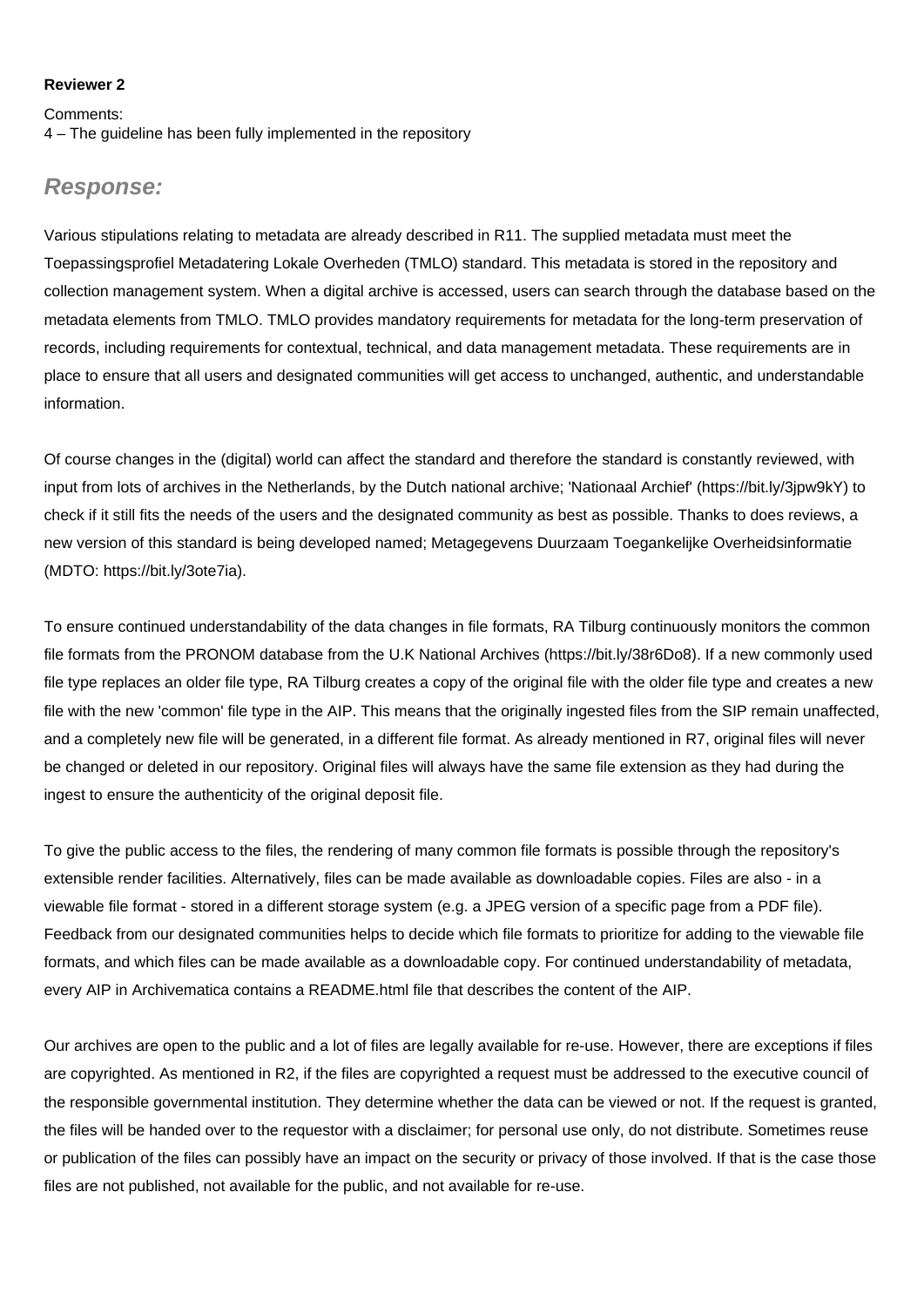**Reviewer Entry**

**Reviewer 1**

Comments: Accept

#### **Reviewer 2**

Comments: accept

## **TECHNOLOGY**

## **15. Technical infrastructure**

**R15. The repository functions on well-supported operating systems and other core infrastructural software and is using hardware and software technologies appropriate to the services it provides to its Designated Community.**

### **Compliance Level:**

4 – The guideline has been fully implemented in the repository

#### **Reviewer Entry**

**Reviewer 1**

Comments: 4 – The guideline has been fully implemented in the repository

**Reviewer 2**

Comments: 4 – The guideline has been fully implemented in the repository

## **Response:**

The infrastructure of the repository from RA Tilburg is being hosted and maintained by Picturae Holding B.V. Their infrastructure is physically situated in the data center Global Switch in Amsterdam and in their own data center in Heerhugowaard, as mentioned in R5 and R9. These two data centers have multiple ISO certifications: ISO 9001, ISO 14001, OHSAS 18001, and ISO 27001. Picturae Holding B.V. is constantly developing the infrastructure.

Upon this infrastructure run various virtual servers are needed to host the Open Source Archivematica repository. The infrastructure and servers are scalable without causing downtime of the provided services. Archivematica itself is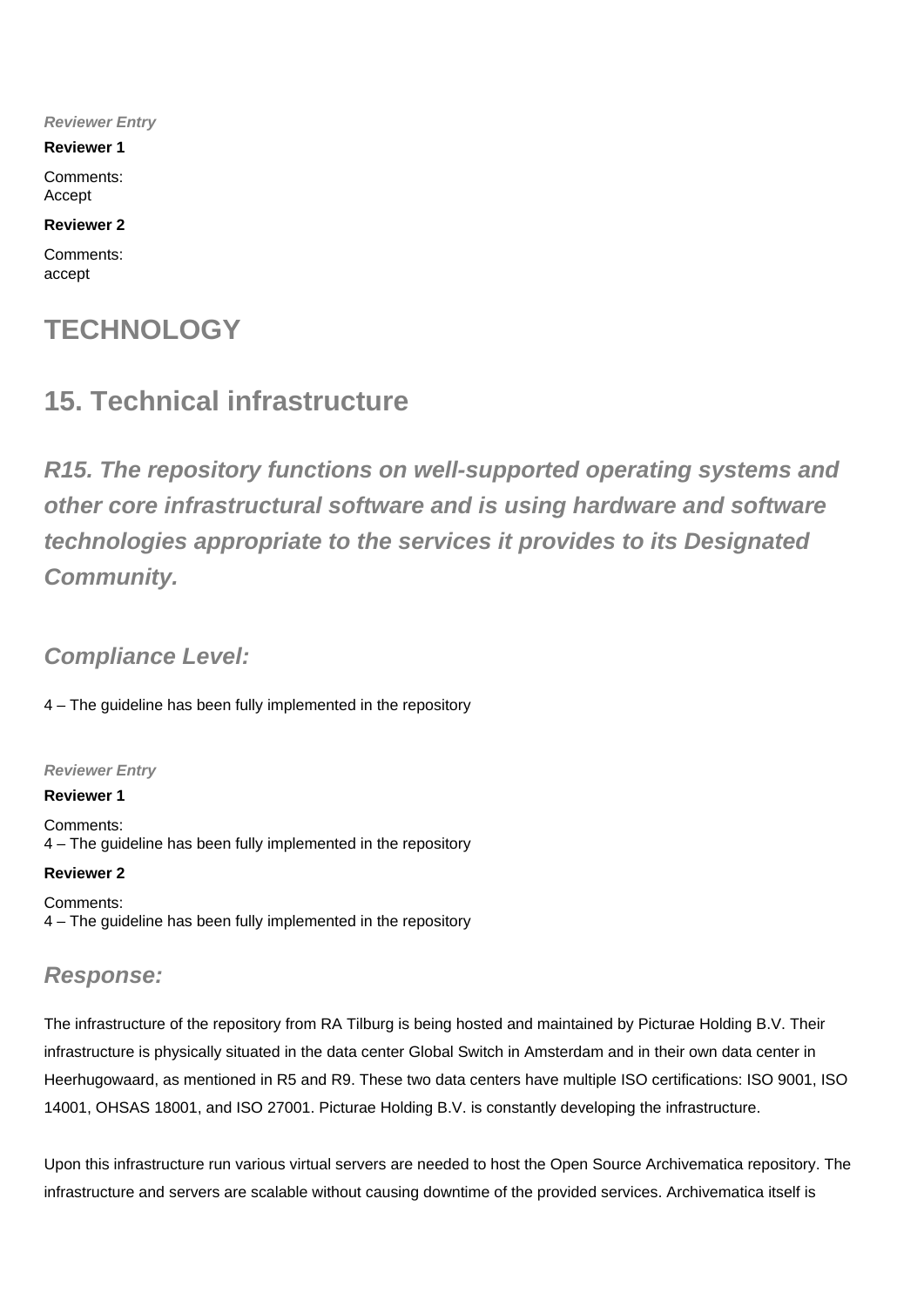completely based on another international ISO standard: ISO 14721. This standard includes the OAIS model. All ISO certification of the ISO family needs to be reviewed every 5 years to ensure their relevance.

Picturae Holding B.V. has started a partnership with Artefactual Systems Inc. [\(https://bit.ly/3r8SKDQ](https://bit.ly/3r8SKDQ)), the lead developer of Archivematica to make sure that their strategy is aligned with theirs and the infrastructure is ready for future developments of the repository. Thanks to the Open Source vision of Artefactual and its continuous development of the software, Archivematica is a highly appreciated application within the community.

Picturae Holding B.V. is responsible for maintaining system software, documentation, sustainable bandwidth, sufficient connectivity, and availability of the services as mentioned in the Service Level Agreement (SLA). In this document rules are applied for back-up and recovery procedures, to maintain the continuity of the online services RA Tilburg provides. Within the Service Level Agreement, an exit strategy is in place, which obliges Picturae Holding B.V. to support us till two months after the ending of the contract. The Service Level Agreement can be consulted via <https://bit.ly/2WGo7aC.>

#### **Reviewer Entry**

**Reviewer 1** Comments: Accept

#### **Reviewer 2**

Comments: accept

## **16. Security**

**R16. The technical infrastructure of the repository provides for protection of the facility and its data, products, services, and users.**

### **Compliance Level:**

4 – The guideline has been fully implemented in the repository

#### **Reviewer Entry**

#### **Reviewer 1**

Comments: 4 – The guideline has been fully implemented in the repository

#### **Reviewer 2**

Comments: 4 – The guideline has been fully implemented in the repository

### **Response:**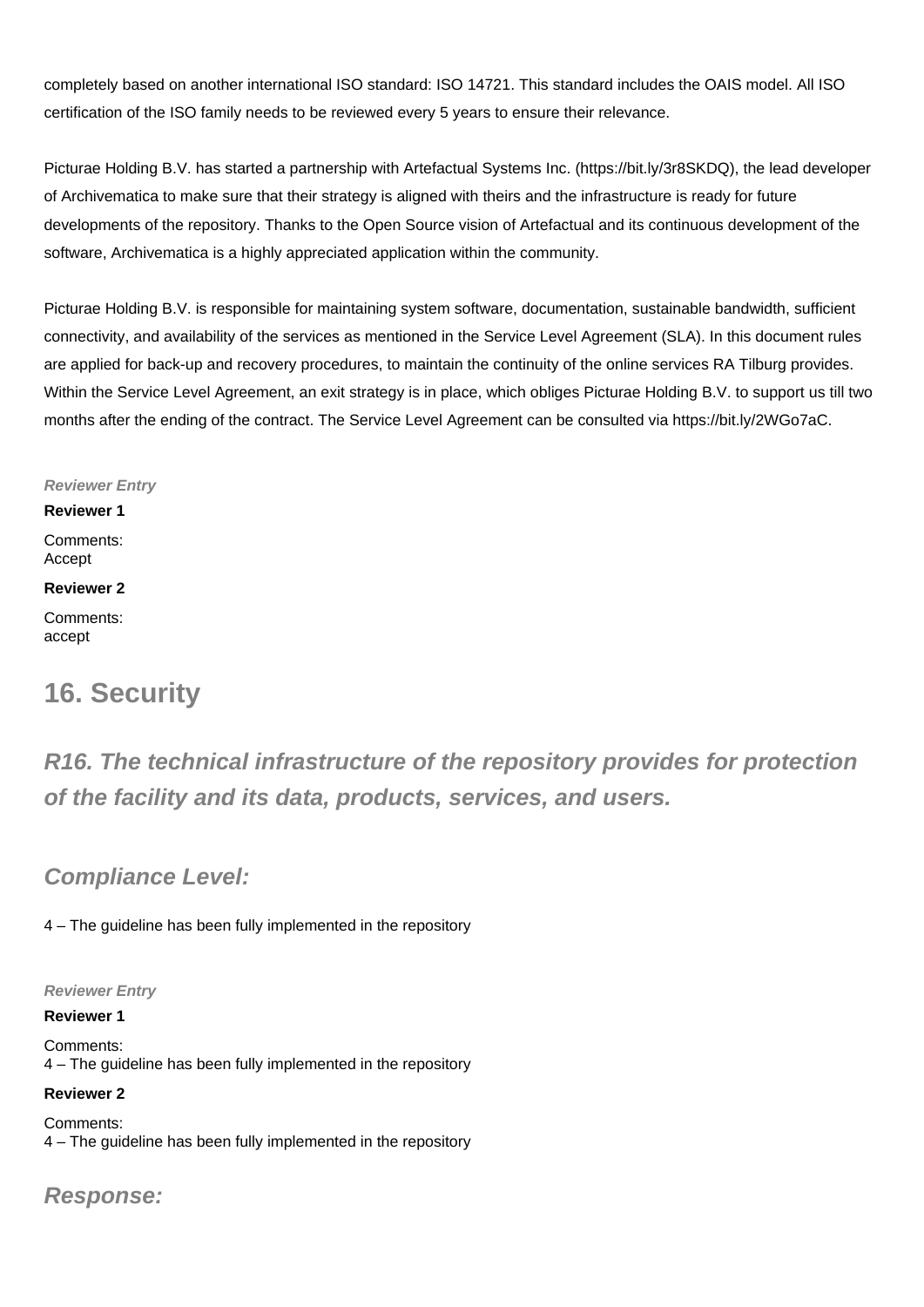Picturae Holding B.V. has demonstrated an appropriate security level with the ISO 27001 certification and has taken various measures to be compliant, including:

- Logical access control using strong passwords that are changed very regularly
- Screen locks
- Physical measures for access security
- Securing network connection using TLS technology
- Purpose-specific access to personal data
- Checking assigned authorizations

Critical components of the infrastructure are installed with checksumming and data scrubbing ([https://bit.ly/3rmJyvP\)](https://bit.ly/3rmJyvP). The correctness of the data is checked and repaired if necessary with every read command. The technical infrastructure is monitored to detect disruptions early. The correctness of data is checked monthly. If a checksum is incorrect, personnel of Picturae Holding B.V. is warned automatically. If a discrepancy is detected by the system, personnel of Picturae Holding B.V. will take action and, solve the issue. When a storage system is replaced, all data is synchronized with the new system and checked with the aid of checksums. The new system will be taken into use when they are in sync. Back-ups are checked daily and data loss will be recovered from images from the back-up. Back-ups are saved for 62 days.

To ensure that the security of the application is top-level, and to ensure already implemented measures are in place and working correctly, RA Tilburg yearly lets an independent security party checks the repository system by a security penetration test [\(https://bit.ly/2WGWluC\)](https://bit.ly/2WGWluC). During this test, certified ethical hackers will do their utmost best to find and exploit vulnerabilities in the system. They use two methods for this test, a black-box and a grey-box method ([https://bit.ly/34DPIha\)](https://bit.ly/34DPIha). During the black-box method, 0 pre-information is given and during the grey-box, limited information is given. This gives us different perspectives on the security level as an outsider and insider of RA Tilburg.

During both methods, the focus is on the OWASP top 10 web application security risks ([https://bit.ly/34JEKa5\)](https://bit.ly/34JEKa5). This test aims to find out where our strengths and weaknesses are, so RA Tilburg can build a more solid repository and patch vulnerabilities before a virus or other malicious parties can abuse them. If one of the outcomes of the test is negative, actions are taken to remove this weakness or reduce it to a minimum, as soon as possible. After the measures are in place, a retest is done to ensure that the measures are in place correctly. Thanks to these procedures the repository from RA Tilburg is as safe as it can be.

To prevent unauthorized access to our repository, system administrational tasks like creating a new user is only authorized by the administrator accounts from the hosting supplier Picturae Holding B.V. The creation of a new user in the repository needs to have a valid request from one of our repository managers through the helpdesk, all other requests will be declined. The governance of privacy-related data processed during requests and publications is guaranteed by the signed GDPR Data Processing Agreements.

### **Reviewer Entry Reviewer 1**